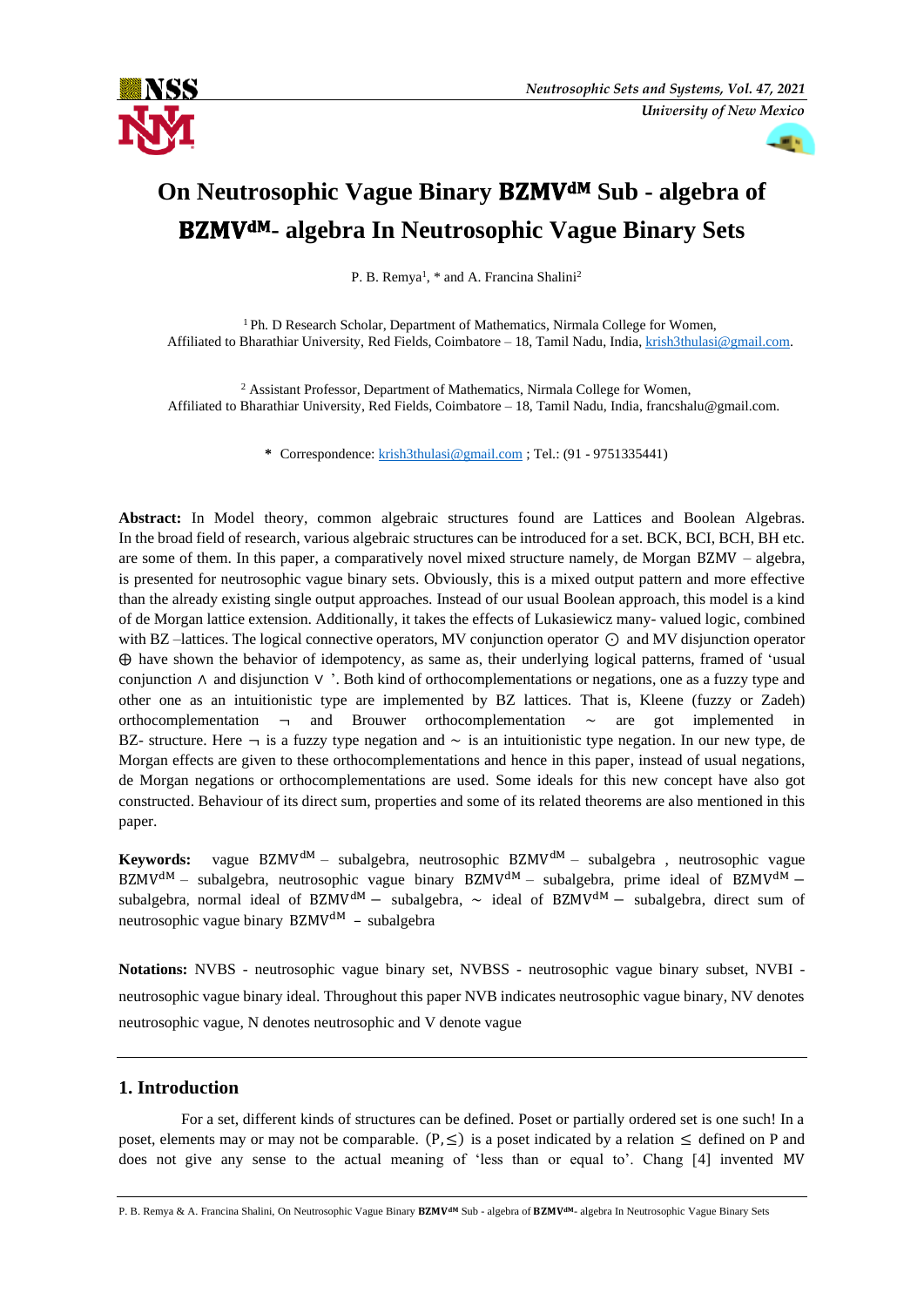(Many − Valued) – algebra in 1958. As algebraic semantics of Lukasiewicz many- valued (or multi-valued) logic, MV-algebra is considered to be an algebraic system with one binary operation, 2 unary operations and with one constant which satisfy certain axioms. In 1994, Vijay K. Khanna [24] explored lattices and Boolean algebra in his book. In 2010, N.O. Alshehri [1] introduced a new concept called an additive derivation of MV – algebra and investigated its several properties. It is possible to introduce a lattice structure from any MV – algebra. In 2017, Jean B. Nganou [13] introduced Stone MV – algebras and strongly complete MV – algebras. In 2008, Shokoofeh Ghorbani, Hasankhani. A and Esfandiar Eslami [23] introduced hyper MV – algebras. In 2012, Musa Hasankhani. M and Borumand Saeid. A [21] studied, hyper MV – algebras defined by bipolarvalued fuzzy sets. In 2014, Yongwei Yang, Xiaolong Xin and Pengfei He [28] gave some characterizations of MV – Algebras based on the theory of falling shadows. In 2003, Gianpiero Cattaneo and David Ciucci [11] gave an algebraic approach to Shadowed sets. In 2003, Gianpiero Cattaneo and David Ciucci [12] also discussed on shadowed sets and related algebraic structures. In 2004, Cattaneo. G, Ciucci.D, Giuntini. R and Konig. M [3] discussed on algebraic structures related to many valued logical systems. In 1984, Komori. Y [15] introduced the concept of a BCC algebra. In 2018, Mozahir Anwar and Jay Nandan Prasad Singh [20] discussed on the direct sum of BCC algebra. In 1991, Ye. R. F [27] discussed on BZ-algebras. Several authors like Zhang. X. H in Korea and China termed weak BCC algebra as BZ algebra. In 2003, Xiaohong Zhang, Yongquan Wang and Wieslaw. A. Dudek [26] studied T-ideals in BZ (Brower – Zadeh) -algebras and T-type BZ-algebras. In 2009, Wieslaw A. Dudek, Xiaohong Zhang, Yongquan Wang [25] gave a study on ideals and atoms of BZ Algebras. In 2017, Yousefi. A and Borumand. Saeid. A [29] discussed on various types of ideals in BZMV<sup>dM</sup>algebra. In 2020, Mohamed Abdel-Basset, Abduallah Gamal, Le Hoang Son and Florentin Smarandache [16] provided a new approach for professional selection using bipolar neutrosophic multi criteria decision making method. In 2020, Mohamed Abdel – Basset, Weiping Ding, Rehab Mohamed and Noura Metawa [17] explained a new plithogenic Multicriteria approach, which is beneficial to the manufacturing industries, for evaluation of financial performance. For smart product service systems, in 2020, Mohamed Abdel-Basst, Rehab Mohamed, Mohamed Elhoseny [18] discussed on a novel framework to evaluate innovative value proposition. In 2020, [Mohamed Abdel-Basset, Rehab Mohamed, Abd El-Nasser, H. Zaied, Abduallah Gamal, Florentin Smarandache](https://www.sciencedirect.com/science/article/pii/B9780128196700000019#!) [19] developed a plithogenic model based on best – worst method in supply chain problem.

 Heyting Algebra is introduced by a dutch mathematician and logician, Arend Heyting [29] in 1930, to formulize intuitionistic logic. Wajesberg algebra is introduced in 1984 by Joseph. Maria Font, Antonio. J. Rodriguez, Antonio Torrens [14] and it is an extension of BCK algebras. Ortho-algebra is introduced by Foulis, D. P, Greechie. R. J and Rüttimann. G. T [5] in the year 1992. An effect algebra is considered as a generalization of ortho-algebra. MV – algebra too, is a generalization of ortho- algebra. Effect algebra, which is a tool for the studies of unsharp elements in quantum mechanics, is introduced by Foulis. D. J and Bennett. M.K [6] in 1994. A special example for MV – algebra is effect algebra. An orthogonal algebra is an effect algebra. Heyting Wajesberg algebra is introduced by Gianpiero Cattaneo and Davide Ciucci [11] in the year 2002. Sometimes, HW algebra is called as pseudo Boolean algebra or even Brower Lattice. Boolean algebra, which is a generalization of power set algebra, is considered to be a complemented distributed lattice in an abstract algebra.

In 1999, G. Cattaneo, R. Giuntini, R. Pilla [2] introduced BZMV<sup>dM</sup>-algebra. It is an algebraic structure with a binary operation  $\oplus$  (which is both commutative and associative), with 2 unary operations  $\neg$ (Kleene orthocomplementation) and  $\sim$  (Brouwer orthocomplementation) and with two constants 0 and 1, satisfying certain axioms.  $\sim$  is also known as intutionistic complement, since neither excluded middle law,  $(a \vee \neg a = 0)$  nor double negation law,  $(\neg \neg a = a)$  got satisfied by it, but it behaves well with non – contradiction law,  $(a \land \neg a = 0)$ . Any brouwer distributive lattice (resp. de Morgan Brouwer distributive lattice) becomes pre –brouwer distributive lattice (resp. de Morgan pre - Brouwer distributive lattice), if it satisfies additionally the above non – contradiction law. So any Brouwer lattice is pre –Brouwer but the converse does not hold, generally. An open problem is given in paper [2] which rightly points towards the behavioral difference between MV – algebras and BZMV<sup>dM</sup>-algebras. [0, 1] is an example for a BZMV<sup>dM</sup>algebra but it is not a MVBZ<sup>3</sup> – algebra. Every equation which holds in every  $MV$  – algebra based on [0, 1]

P. B. Remya & A. Francina Shalini, On Neutrosophic Vague Binary BZMV<sup>dM</sup> Sub - algebra of BZMV<sup>dM</sup>- algebra In Neutrosophic Vague Binary Sets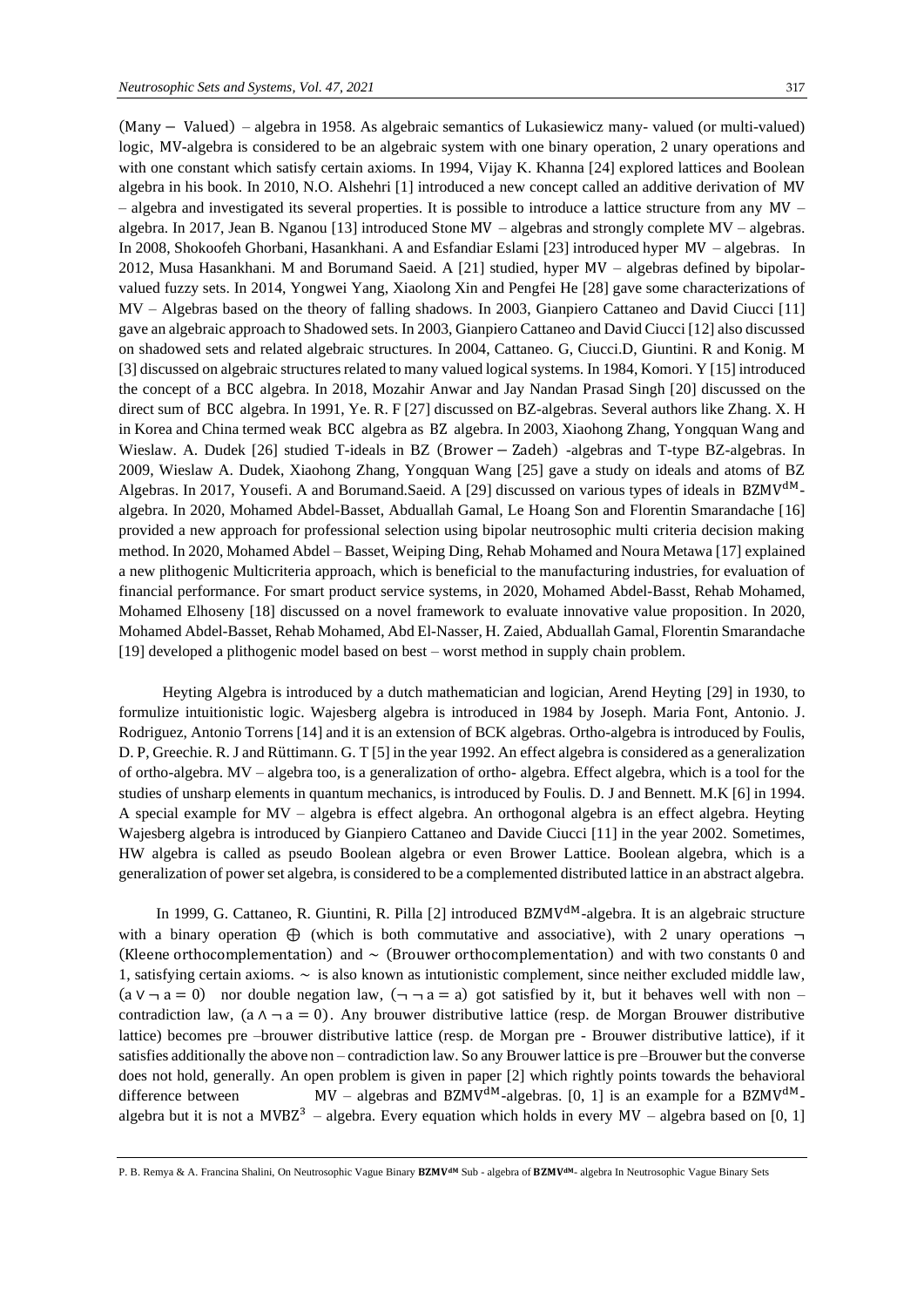holds in every  $MV$  – algebra. But the open problem is that it is not known still, whether it is true for BZMV<sup>dM</sup>algebras. But it is true for every MVBZ<sup>3</sup>- algebra and the concrete MVBZ<sup>3</sup>- algebra based on  $\{0, (\frac{1}{2})\}$  $\frac{1}{2}$ , 1, that is, shadowed sets. Any stonian MV-algebra will act as a BZMV<sup>dM</sup>-algebra and vice versa.

 In 1993, Gau. W. L and Buehrer. D. J [9] introduced vague set theory. In 2005, Florentin Smarandache [8] introduced neutrosophic sets. In 2019, Emimanancy. M and Francina Shalini. A [7] introduced Bipolarvalued fuzzy BZMV<sup>dM</sup> sub- algebra. In 2019, Remya. P.B and Francina Shalini. A [22] developed neutrosophic vague binary sets. These sets are more useful than fuzzy, since neutrosophic criteria is implemented and it will provide three values for each data set values collected. Fuzzy sets limitation is got reduced in neutrosophic zone. In this paper, BZMV<sup>dM</sup>-algebraic concepts are developed to neutrosophic vague binary sets. Ideals, direct sum, theorems are also got discussed to this novel concept.

In this paper the following points are newly presented

- V BZMV<sup>dM</sup> subalgebra for Different sets [Section 3]
	- $\checkmark$  V BZMV<sup>dM</sup> subalgebra [Definition 3.1]
	- $\checkmark$  N BZMV<sup>dM</sup> subalgebra [Definition 3.2]
	- $\checkmark$  NV BZMV<sup>dM</sup> subalgebra [Definition 3.3]
- NVB BZMV<sup>dM</sup> subalgebra [Section 4]
	- $NVB$  BZMV<sup>dM</sup> subalgebra [Definition 4.1]
- Ideal in Neutrosophic Vague Binary  $BZMV^{dM}$  Sub algebra [Section 5]

 $\checkmark$  NVB BZMV<sup>dM</sup>- Ideal [Definition 5.1]

- Various Ideals in Neutrosophic Vague Binary BZMV<sup>dM</sup>- subalgebra [Section 5]
	- $\checkmark$  Prime ideal, normal ideal, $\sim$  ideal of NVB BZMV<sup>dM</sup>-subalgebra [Definition 5.2]
- Direct sum of two NVB BZMV<sup>dM</sup> subalgebra [Section 6]

### **2. Preliminaries**

In this section some preliminaries are given.

### **Definition 2.1 [22] (Neutrosophic vague binary set)**

A neutrosophic vague binary set  $M_{NVB}$  (NVBS in short) over a common universe  $\{U_1 = \{x_j / 1 \le j \le n\}; U_2 = \{y_k / 1 \le k \le p\}\}$  is an object of the form  $M_{\text{NVB}} = \left\{ \left( \frac{\hat{T}_{\text{M}_{\text{NVB}}}(x_j), \hat{I}_{\text{M}_{\text{NVB}}}(x_j), \hat{F}_{\text{M}_{\text{NVB}}}(x_j)}{x} \right) \right\}$  $\frac{v_B(x_j), \ \widehat{F}_{M_\text{NVB}}(x_j)}{x_j}; \ \forall \ x_j \in U_1 \rangle \langle \frac{\widehat{T}_{M_\text{NVB}}(y_k), \ \widehat{I}_{M_\text{NVB}}(y_k), \ \widehat{F}_{M_\text{NVB}}(y_k)}{y_k} \rangle$  $\left\{\frac{y_B \vee}{y_k}, \frac{y_B \vee}{y_k}, \forall y_k \in U_2 \right\}$ is defined as  $\hat{T}_{M_{NVB}}(x_j) = [T^-(x_j), T^+(x_j)], \quad \hat{I}_{M_{NVB}}(x_j) = [I^-(x_j), I^+(x_j)]$  and  $\hat{F}_{M_{NVB}}(x_j) = [F^-(x_j), F^+(x_j)]$ ;  $x_j \in U_1$  and  $\widehat{T}_{M_{NVB}}(y_k) = [T^-(y_k), T^+(y_k)], \hat{I}_{M_{NVB}}(y_k) = [I^-(y_k), I^+(y_k)]$  and  $\widehat{F}_{M_{NVB}}(y_k) = [F^-(y_k), F^+(y_k)]$ ;  $y_k \in U_2$ where (1)  $T^+(x_j) = 1 - F^-(x_j)$ ;  $F^+(x_j) = 1 - T^-(x_j)$ ;  $\forall x_j \in U_1$  and  $T^+(y_k) = 1 - F^-(y_k);$   $F^+(y_k) = 1 - T^-(y_k);$   $\forall y_k \in U_2$ (2)  $^-0 \leq T^-(x_j) + I^-(x_j) + F^-(x_j) \leq 2^+$ ;  $^-0 \leq T^-(y_k) + I^-(y_k) + F^-(y_k) \leq 2^+$  or  $-0 \leq T^{-}(x_j) + I^{-}(x_j) + F^{-}(x_j) + T^{-}(y_k) + I^{-}(y_k) + F^{-}(y_k) \leq 4^+$ 

P. B. Remya & A. Francina Shalini, On Neutrosophic Vague Binary BZMV<sup>dM</sup> Sub - algebra of BZMV<sup>dM</sup>- algebra In Neutrosophic Vague Binary Sets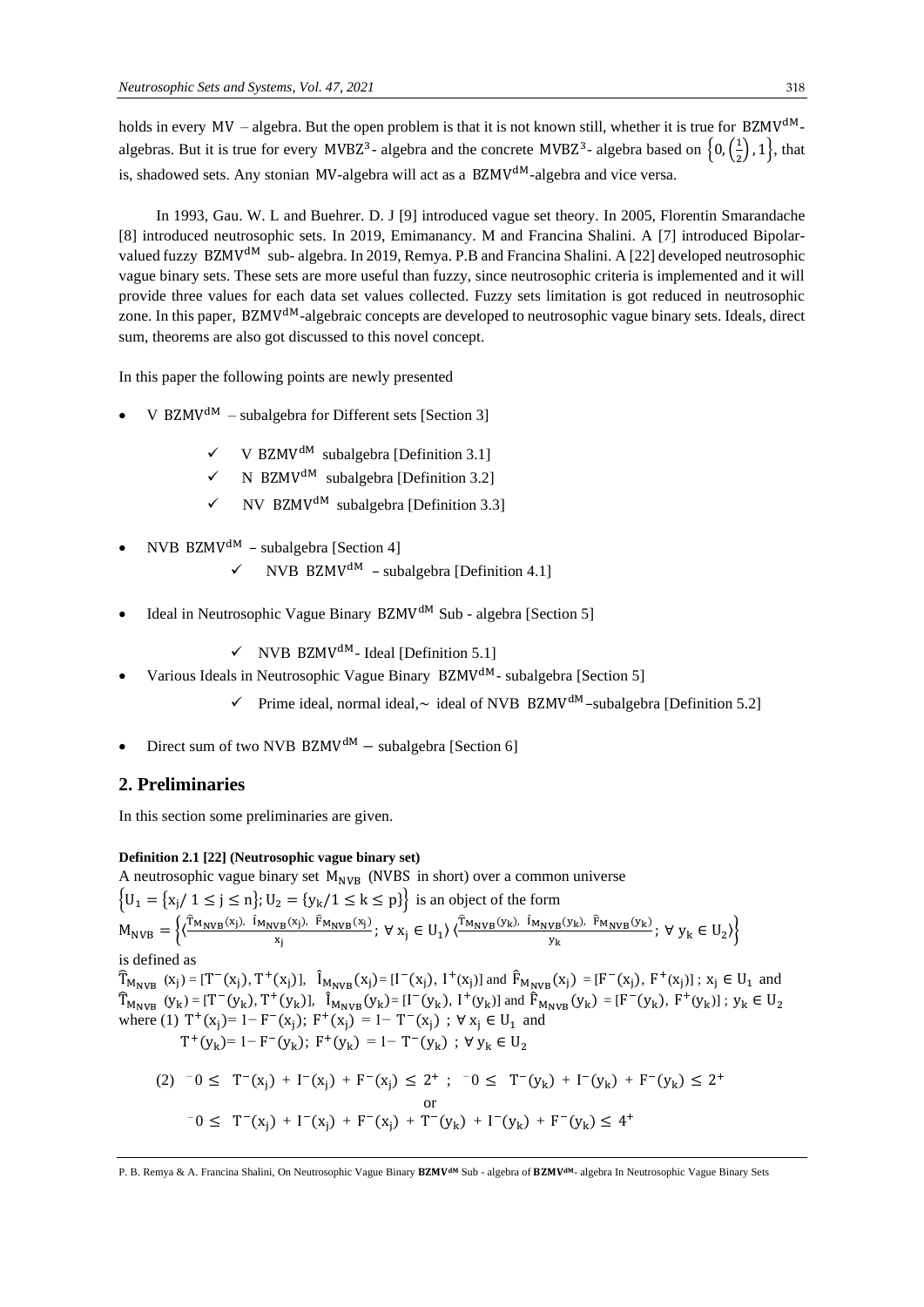and

$$
-0 \leq T^+(x_j) + I^+(x_j) + F^+(x_j) \leq 2^+ ; \quad -0 \leq T^+(y_k) + I^+(y_k) + F^+(y_k) \leq 2^+
$$
  

$$
-0 \leq T^+(x_j) + I^+(x_j) + F^+(x_j) + T^+(y_k) + I^+(y_k) + F^+(y_k) \leq 4^+
$$

 $(x_j)$  $(x_j)$  $(x_j)$ (3)  $T^-(x_j)$ ,  $I^-(x_j)$ ,  $F^-(x_j)$  :  $V(U_1) \rightarrow [0, 1]$  and  $T^-(y_k)$ ,  $I^-(y_k)$ ,  $F^-(y_k)$  :  $V(U_2) \rightarrow [0, 1]$  $T^+(x_j)$ ,  $I^+(x_j)$ ,  $F^+(x_j)$ :  $V(U_1) \rightarrow [0, 1]$  and  $T^+(y_k)$ ,  $I^+(y_k)$ ,  $F^+(y_k)$ :  $V(U_2) \rightarrow [0, 1]$ 

Here  $V(U_1)$ ,  $V(U_2)$  denotes power set of vague sets on  $U_1$ ,  $U_2$  respectively.

#### **Definition 2.2 [24]**

A poset  $(L, \leq)$  is said to form a lattice if for every a,  $b \in L$ , Sup  $\{a, b\}$  and Inf  $\{a, b\}$  exist in L In that case, we write

> Sup  $\{a, b\} = (a \vee b)$  [read a join b] Inf  ${a, b} = (a \wedge b)$  [read a meet b]

Other notations like  $(a + b)$  and  $(a \cdot b)$  or  $(a \cup b)$  and  $(a \cap b)$  are also used for Sup{a, b}& Inf {a, b} **Definition 2.3 [1] (- algebra)**

An MV-algebra is a structure  $(M, \bigoplus, \star, 0)$  where  $\bigoplus$  is a binary operation,  $\star$  is a unary operation, and 0 is a constant such that the following axioms are satisfied for any  $a, b \in M$ :

(MV1) (M,  $\bigoplus$ , 0) is a commutative monoid

 $(MV2)$   $(a^{\star})^{\star}$  = a

(MV3)  $(0^* \oplus a) = 0^*$ 

 $(MV4)$   $(a^* \oplus b)^* \oplus b = (b^* \oplus a)^* \oplus a$ 

If we define the constant  $1 = 0^*$  and the auxiliary operations  $\odot$ ,  $\vee$  and  $\wedge$  by

 $a \odot b = (a^* \oplus b^*)^*$ ,  $a \vee b = a \oplus (b \odot a^*)$ ,  $a \wedge b = a \odot (b \oplus a^*)$ ,

then (M,  $\odot$ , 1) is a commutative monoid and the structure (M,  $\vee$ ,  $\wedge$ , 0, 1) is a bounded distributive lattice. Also, we define the binary operation  $\ominus$  by  $x \ominus y = x \ominus y^*$ . A subset X of an MV- algebra M is called sub algebra of M if and only if X is closed under the MV-operations defined in M. In any MV-algebras, one can define a partial order  $\leq$  by putting  $x \leq y$  if and only if  $x \wedge y = x$  for each  $x, y \in M$ . If the order relation  $\leq$ , defined over M, is total, then we say that M is linearly ordered. For an MV-algebra M, if we define  $B(M)$  =  $\{x \in M: x \oplus x = x\} = \{x \in M: x \odot x = x\}.$  Then,  $(B(M), \bigoplus, \star, 0)$  is both a largest subalgebra of M and a Boolean algebra

An MV-algebra M has the following properties for all x, y,  $z \in M$ ,

- (1)  $(x \oplus 1) = 1$
- (2)  $(x \oplus x^*) = 1$
- (3)  $(x \bigodot x^*) = 0$
- (4) If  $(x \bigcirc y) = 0$ , then  $x = y = 0$
- (5) If  $(x \bigcirc y) = 1$ , then  $x = y = 1$
- (6) If  $x \le y$ , then  $(x \vee z) \le (y \vee z)$  and  $(x \wedge z) \le (y \wedge z)$
- (7) If  $x \leq y$ , then  $(x \oplus z) \leq (y \oplus z)$  and  $(x \odot z) \leq (y \odot z)$
- (8)  $x \leq y$  if and only  $y^* \leq x^*$
- (9)  $(x \oplus y) = y$  if and only if  $(x \odot y) = x$

#### **Definition 2.4 [20] (BZ-algebra)**

An algebra  $(X,*,0)$  of type  $(2,0)$  is called a BZ- algebra if it satisfies the following axioms :

P. B. Remya & A. Francina Shalini, On Neutrosophic Vague Binary BZMV<sup>dM</sup> Sub - algebra of BZMV<sup>dM</sup>- algebra In Neutrosophic Vague Binary Sets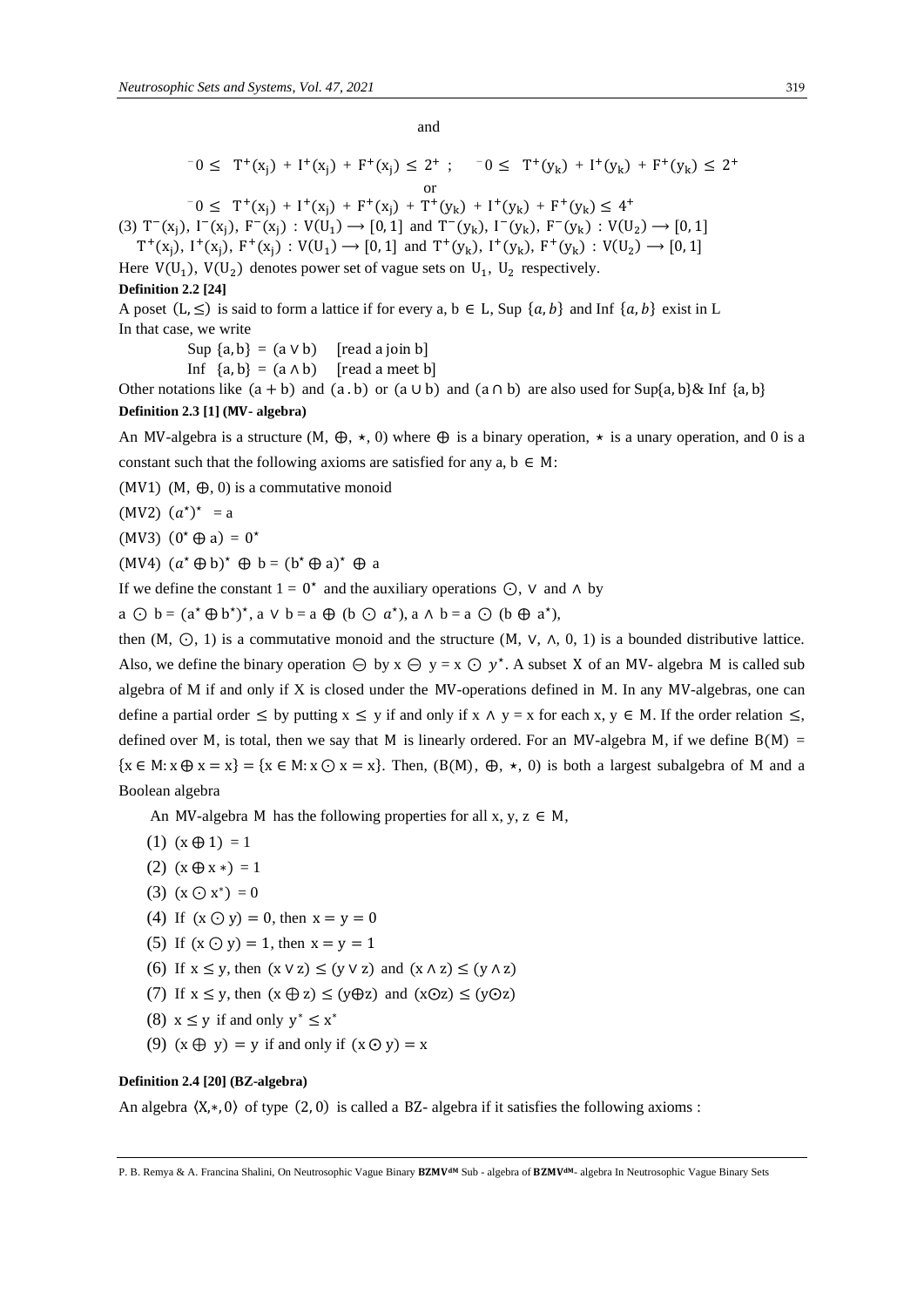For any  $x, y, z \in X$ ,

- (1)  $[(x * z) * (y * z)] * (x * y) = 0$
- (2)  $(x * 0) = x$
- (3)  $(x * y) = (y * x) = 0$  implies  $x = y$

A partial ordering  $\leq$  can be defined by  $x \leq y$  if and only if  $(x * y) = 0$ 

#### **Remark 2.5 [20]**

A weak BCC algebra was also termed as BZ algebra in Korea and China by several authors e.g., X. H. Zhang.

#### **Definition** 2.6 [25, 26] (distributive Brouwer – Zadeh – lattice  $(BZ - lattice)$ )

A distributive Brouwer - Zadeh (BZ)-lattice is a structure  $\langle \sum_{n} V_{n}, \Lambda_{n}, \sim, 0 \rangle$ , where

- (a)  $\langle \sum_{n} V_{n} \rangle$ ,  $\langle \rangle$  is a (nonempty) distributive lattice with minimum element 0
- (b) The mapping  $\neg : \Sigma \to \Sigma$  is a Kleene orthocomplementation, that is  $(doc-1)$   $\neg$   $(\neg a) = a$  $(doc-2)$   $\neg$   $(a \lor b) = (\neg a \land \neg b)$  $(re)$   $(a \land \neg a \leq b \lor \neg b)$ (c) The mapping  $\sim : \Sigma \to \Sigma$  is a Brouwer orthocomplementation, that is
- (woc-1)  $(a \land \sim \sim a) = a$  $(woc-2) \sim (a \vee b) = (\sim a \wedge \sim b)$ (woc-3) (a  $\Lambda \sim a$ ) = 0
- (d) The two orthocomplementations are linked by the following interconnection rule:  $(in) \rightarrow \sim a = \sim \sim a$

The mapping  $\rightarrow$  is also called the Lukasiewicz [or fuzzy (Zadeh)] orthocomplementation while the mapping  $\sim$ is an intuitionistic – like orthocomplementation. The element  $1: \alpha > 0 = \alpha$  of is the greatest element of  $\Sigma$ 

**Definition** 2.7 [2] (distributive de Morgan BZ – lattice( $BZ^{dM}$  – lattice))

A distributive de Morgan BZ -lattice (BZdM − lattice) is a distributive BZ- lattice for which the following hold:  $\sim$  (a  $\land$  b) = ( $\sim$  a V  $\sim$  b)

**Definition** 2.8 [11, 12] (Brouwer – Zadeh many – valued algebra (BZMV - algebra))

By pasting of BZ -lattices and  $MV - algebras$  one obtains so – called BZMV – algebra

A Brouwer Zadeh Many Valued (BZMV) algebra is a system  $A = \langle A, \bigoplus, \neg, \sim, 0 \rangle$  where A is a non-empty set, 0 is a constant,  $\neg$  and  $\sim$  are unary operations,  $\oplus$  a binary operator, obeying the following axioms:

(BZMV1) (a 
$$
\oplus
$$
 b)  $\oplus$  c = (b  $\oplus$  c)  $\oplus$  a (BZMV2) (a  $\oplus$  0) = a

$$
(B Z M V 3) \neg (\neg a) = a \qquad (B Z M V 4) \neg (\neg a \oplus b) \oplus b = \neg (a \oplus \neg b) \oplus a
$$

 $(BZMV5) \sim a \bigoplus \sim a = -10$  (BZMV6)  $a \bigoplus \sim a = -a$ 

 $(BZMV7) \sim \neg$   $[ (\neg (a\oplus \neg b) \oplus b) = \neg ( \sim \sim a \oplus \neg \sim \sim b) \oplus \neg \sim \sim b]$ 

### **Definition** 2.9 [2] (de Morgan BZMV (BZMV<sup>dM</sup>) algebra

A de Morgan BZMV (BZMV<sup>dM</sup>) algebra, is a BZMV algebra  $A = \langle A, \bigoplus, \neg, \sim, 0 \rangle$  where axiom (BZMV7) is replaced by the following:

 $(BZMV7') \sim \neg$   $[(\neg (a \bigoplus \neg b) \bigoplus \neg b)] = \neg (\sim \sim a \bigoplus \neg \sim \sim b) \bigoplus \neg \sim \sim b$ 

Connectives ∨ and ∧ are the algebraic realization of logical disjunction and conjunction of a distributive lattice. In particular, they are idempotent operators. Connectives  $\oplus$  and  $\odot$  are the well known MV disjunction and MV conjunction operators, which are idempotent.

P. B. Remya & A. Francina Shalini, On Neutrosophic Vague Binary BZMV<sup>aM</sup> Sub - algebra of BZMV<sup>aM</sup>- algebra In Neutrosophic Vague Binary Sets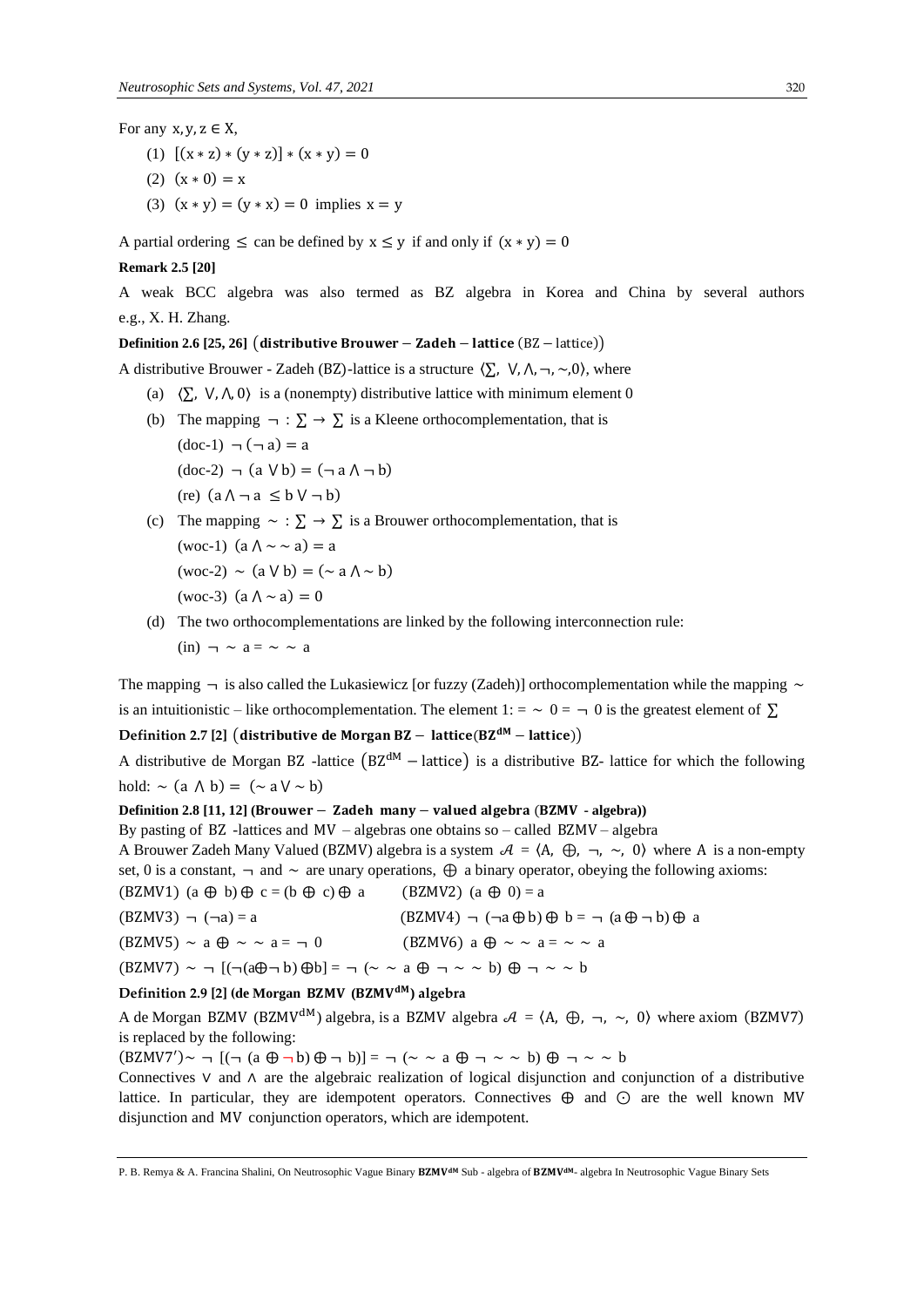$$
(a \bigcirc b) \coloneqq \neg (\neg a \bigoplus \neg b)
$$

$$
(a \lor b) := \neg (\neg a \oplus b) \oplus b \quad ; \quad (a \land b) := \neg (a \oplus \neg b) \oplus \neg b
$$

A partial order can be naturally induced by the lattice operators as:

 $a \leq b$  iff  $(a \land b) = a$  (equivalently,  $a \lor b = b$ )

Let us notice that, since it is possible to prove that  $\sim 0 = -0$ , in the sequel we set 1: =  $\sim 0 = -0$ With respect to the just defined partial order we have that the lattice is bounded:∀ a∈A,  $0 \le a \le 1$ 

The unary operation  $\neg : A \rightarrow A$  is a Kleene (or Zadeh) orthocomplementation (negation). In other words, it satisfies the properties:

 $(K1)$   $\neg$   $(\neg a)$  = a  $(K2)$   $\neg$   $(a \vee b)$  =  $\neg a \wedge \neg b$   $(K3)$  a  $\wedge \neg a \leq b \vee \neg b$ 

Let us recall that under (K1), condition (K1), condition (K2) is equivalent to the dual de Morgan law. In general, neither the non-contradiction law,

 $\forall$  a : a  $\land$  ¬ a = 0, nor the excluded middle law,  $\forall$  a : a  $\lor$  ¬ a = 1, are satisfied by this negation

The unary operation  $\sim$  : A  $\rightarrow$  A is a Brouwer orthocomplementation (negation). In other words, it satisfies the properties:

(B1) a  $\wedge \sim \sim a = a$  (equivalently,  $a \leq \sim \sim a$ ) (B2)  $\sim (a \vee b) = \sim a \wedge \sim b$  (B3) a  $\wedge \sim a = 0$ **Remark 2. 10 [29]** 

BZW and BZMV – algebras are equivalent structures.

### **Definition** 2.11 [29] **(Linear BZMV<sup>dM</sup>-algebra)**

In linear BZMV<sup>dM</sup>-algebra A, Brouwer orthocomplementation  $\sim$  is uniquely defined in the following way for all  $a \in A$ .

$$
\sim a = \begin{cases} 1 \; ; \; \text{if } a = 0 \\ 0 \; ; \text{otherwise} \end{cases}
$$

**Theorem 2.12 [9]** 

If A is a BZMV<sup>dM</sup>--algebra then the following results are true:

(1)  $(x \oplus y) = (y \oplus x)$  (2)  $(x \oplus y) \oplus z = x \oplus (y \oplus z)$  (3)  $(x \oplus 1) = 1$ 

(4)  $(x \oplus \neg x) = 1$  (5)  $\neg (x \oplus \neg x) \oplus \neg x = 1$  (6)  $\neg x \oplus \neg x = 1$ 

(7) x  $\wedge \sim \sim x = x (8)$   $\neg \sim x = \sim \sim x (9) \sim (x \wedge y) = \sim x \vee \sim y$ 

(10) ~ (x  $\vee$  y) = ~ x  $\wedge$  ~ y (Equivalently,  $x \leq y$  implies ~ y  $\leq$  ~ x)

(11)  $x \wedge \sim x = 0$  (12)  $\sim x = \sim \sim x$  (13)  $\sim x \oplus \sim x = \sim x$  (14)  $\neg 0 = \sim 0$ 

### **Definition** 2.13 [29] **(Ideal in BZMV<sup>dM</sup>**- algebra)

Let A be an BZMV<sup>dM</sup>--algebra. An ideal of A is any subset I of A such that the following conditions are satisfied:

(i)  $0 \in I$  (ii)  $x, y \in I$  imply  $(x \oplus y) \in I$  (iii)  $x \in I$  and  $y \in A$  then  $(x \odot y) \in I$ 

### Definition 2.14 [29] (prime ideal of BZMV<sup>dM</sup> algebra)

An ideal I is called a prime ideal if and only if  $\forall x, y \in A$ ,  $(x \odot \neg y) \in I$  or  $(\neg x \odot y) \in I$ 

### **Definition** 2.15 [29] **(normal ideal of BZMV<sup>dM</sup> algebra)**

Let I be an ideal of A. I is called normal ideal whenever,  $\forall x, y \in A$ ,  $(\neg x \bigcirc y) \in I$  if and only if  $(\sim x \odot y \in I)$ 

### **Definition** 2.16 [29]  $(\sim$  **ideal** of BZMV<sup>dM</sup> algebra)

Let A be a BZMV<sup>dM</sup> – algebra. Let I be an ideal of A. Then it is called  $\sim$  ideal of A if it satisfies the following condition:  $\forall x, y \in A$ , if  $(x \odot y) \in I$ , then  $(\sim \sim x \odot \sim \neg y \in I)$ 

#### Lemma  $2.17$   $[21]$  (Fuzzy  $sub$  – hyper MV algebra)

A fuzzy subset  $\mu$  of M is called a fuzzy sub-hyper-MV -algebra of M if it satisfies:

(1)  $(\forall x \in M), \mu(x) \le \mu(x^*)$  (2)  $(\forall x, y \in M), \lim_{V \in X \oplus Y} \mu(v) \ge \min \{ \mu(x), \mu(y) \}$ 

P. B. Remya & A. Francina Shalini, On Neutrosophic Vague Binary BZMV<sup>aM</sup> Sub - algebra of BZMV<sup>aM</sup>- algebra In Neutrosophic Vague Binary Sets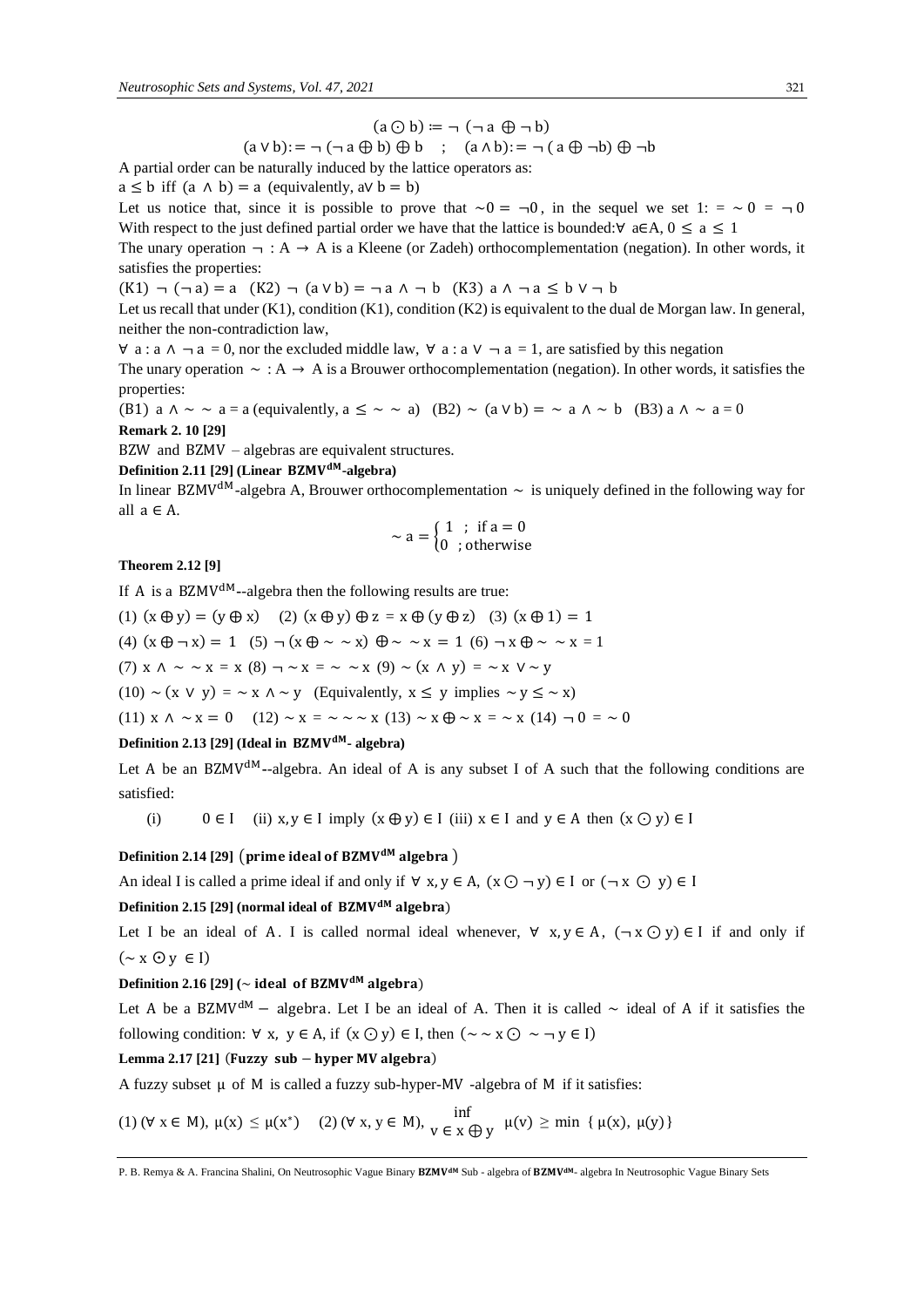#### **Definition 2.18** [7] (Bipolar valued fuzzy **BZMV** algebra)

Let M =  $\langle M, \bigoplus, \neg, \neg, 0 \rangle$  be a BZMV – algebra with a non – empty set M, a binary operation  $\bigoplus$ , two unary operations  $\rightarrow$  and  $\sim$  and with a constant 0. A bipolar valued fuzzy set B =  $(\mu^{-1}, \mu^{+})$  is called bipolar valued fuzzy BZMV algebra of M, if for every x, y in M it satisfies:

(1) 
$$
\mu^+(x) \le \mu^+(-x)
$$
 (2)  $\mu^-(x) \ge \mu^+(-x)$  (3)  $\mu^+(x) \le \mu^+(-x)$  (4)  $\mu^-(x) \ge \mu^+(-x)$   
(5)  $\inf_{V \in X \bigoplus Y} \mu^+(v) \ge \min \{ \mu^+(x), \mu^+(y) \}$  (6)  $\sup_{V \in X \bigoplus Y} \mu^-(v) \le \max \{ \mu^-(x), \mu^-(y) \}$ 

## **3. – algebra for different uncertain sets**

In this section  $BZMV^{dM}$  algebraic structure is developed for vague and neutrosophic sets. Then it is extended to its hybrid set 'neutrosophic vague' with single universe.

#### **Definition 3. 1 (Vague subalgebra)**

A vague BZMV<sup>dM</sup> – subalgebra (V BZMV<sup>dM</sup> - subalgebra, in short) is a structure  $\mathfrak{M}_{A} = (U^{\mathfrak{M}_{A}}, \oplus, \neg, \sim, 0)$  which satisfies, the following two  $\mathfrak{M}_{A}$  inequalities:

$$
\mathfrak{M}_{A} \text{ inequality (1):} \quad \left(\mathbf{u}_{v} \in \mathbf{u}_{x} \oplus \mathbf{u}_{y} \mathbf{V}_{A}(\mathbf{u}_{v})\right) \geq \text{r min}\{V_{A}(\mathbf{u}_{x}), V_{A}(\mathbf{u}_{y})\} ; \quad \forall \quad \mathbf{u}_{v}, \mathbf{u}_{x}, \mathbf{u}_{y} \in \mathbf{U}
$$
\n
$$
\text{i.e.,} \left(\mathbf{u}_{v} \in (\mathbf{u}_{x} \oplus \mathbf{u}_{y}) \mathbf{t}_{A}(\mathbf{u}_{v})\right) \geq \text{min}\left\{\mathbf{t}_{A}(\mathbf{u}_{x}), \mathbf{t}_{A}(\mathbf{u}_{y})\right\} ;
$$
\n
$$
\left(\mathbf{u}_{v} \in (\mathbf{u}_{x} \oplus \mathbf{u}_{y}) \mathbf{f}_{A}(\mathbf{u}_{v})\right) \leq \text{max}\left\{\mathbf{f}_{A}(\mathbf{u}_{x}), \mathbf{f}_{A}(\mathbf{u}_{y})\right\}
$$

 $\mathfrak{M}_A$  *inequality* (2) :

(i)  $V_A(u_x) \ge V_A(\neg u_x)$ i.e.,  $t_A(u_x) \ge t_A(-u_x) \& f_A(u_x) \le f_A(-u_x)$ (ii)  $V_A(u_x) \ge V_A(\sim u_x)$ i.e.,  $t_A(u_x) \ge t_A(\sim u_x) \& f_A(u_x) \le f_A(\sim u_x)$ 

Here,

- A is a non- empty vague set with universe U
- $U^{M_A} = (U, \bigoplus, \neg, \sim, 0)$  is a BZMV<sup>dM</sup>-algebraic structure of the underlying universal set U of a vague set A, with a binary operation  $\oplus$ , two unary operations  $\neg$ ,  $\sim$  and a constant 0 which satisfies the following BZMV<sup>dM</sup> axioms : ∀  $u_x$ ,  $u_y$ ,  $u_z$  ∈ U

$$
(1) (u_x \oplus u_y) \oplus u_z = (u_y \oplus u_z) \oplus u_x \qquad (2) (u_x \oplus 0) = u_x \qquad (3) \qquad (\neg u_x) = u_x
$$
\n
$$
(4) \qquad (\neg u_x \oplus u_y) \oplus u_y = \neg (u_x \oplus \neg u_y) \oplus u_x \qquad (5) \sim u_x \oplus \sim \sim u_x = \neg 0 \qquad (6) u_x \oplus \sim \sim u_x = \sim \sim u_x
$$
\n
$$
(7) \sim \neg [( \neg (u_x \oplus \neg u_y) \oplus \neg u_y)] = \neg (\sim \sim u_x \oplus \sim \sim u_y) \oplus \sim \sim u_y
$$

### **Definition 3.2 (Neutrosophic subalgebra)**

A neutrosophic BZMV<sup>dM</sup>– subalgebra (N BZMV<sup>dM</sup>- sub algebra, in short) is a structure  $\mathfrak{M}_{M_N}$  =  $(U^{\mathfrak{M}_{M_N}}$ ,  $\oplus$ ,  $\neg$ ,  $\sim$ , 0) which satisfies, the following two  $\mathfrak{M}_{M_N}$  inequalities:

P. B. Remya & A. Francina Shalini, On Neutrosophic Vague Binary BZMV<sup>aM</sup> Sub - algebra of BZMV<sup>aM</sup>- algebra In Neutrosophic Vague Binary Sets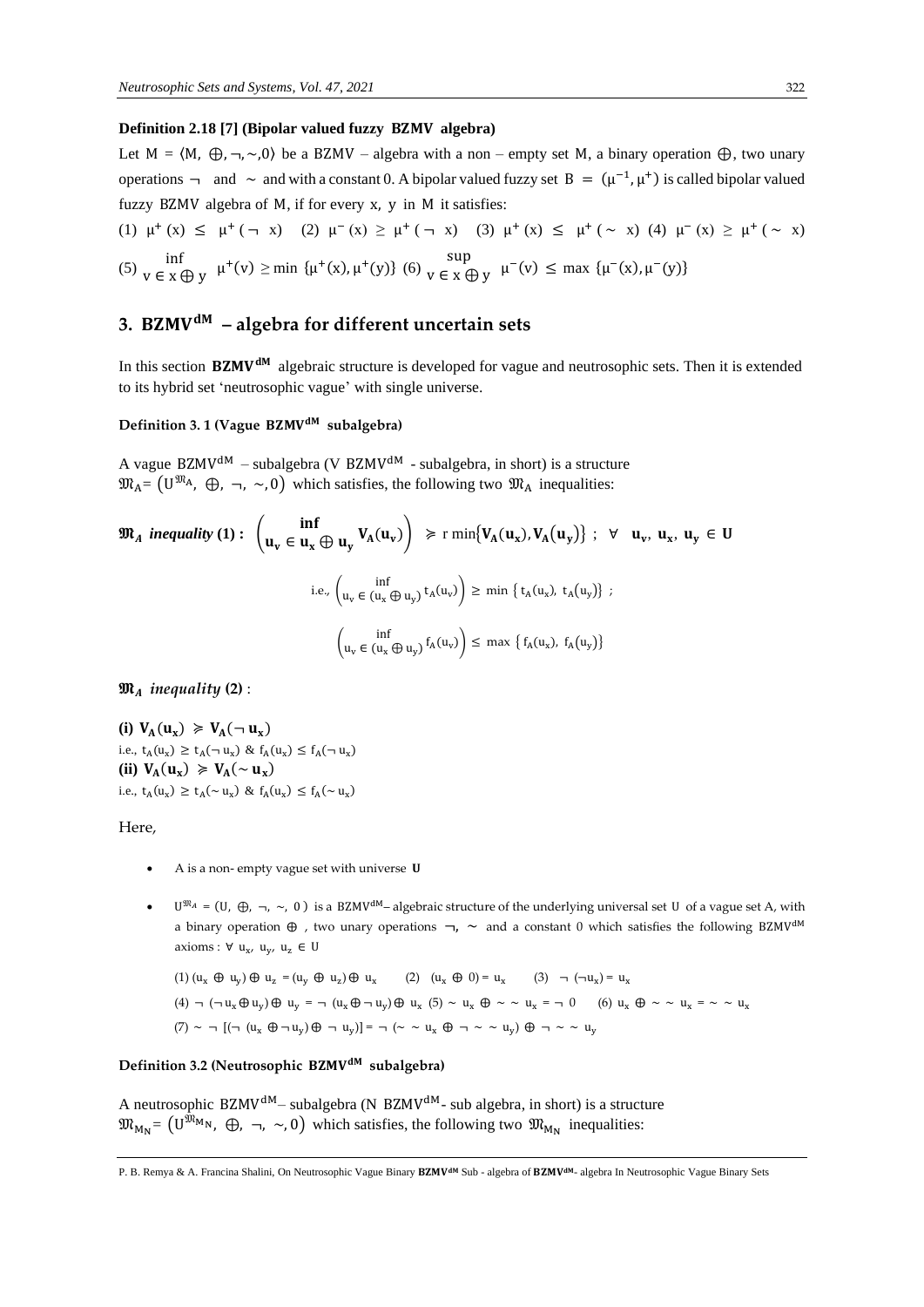### *inequality* **(1):**

$$
\begin{pmatrix}\n\inf \\
u_v \in (u_x \oplus u_y) \quad N_{M_N}(v)\n\end{pmatrix} \ge r \min \{N_{M_N}(u_x), N_{M_N}(u_y)\} \; ; \; \forall \; u_v, \; u_x, \; u_y \in U
$$
\n
$$
\begin{pmatrix}\n\inf \\
u_v \in (u_x \oplus u_y) \quad T_{M_N}(u_v)\n\end{pmatrix} \ge \min \{T_{M_N}(u_x), \, T_{M_N}(u_y)\};
$$
\n
$$
\begin{pmatrix}\n\inf \\
u_v \in (u_x \oplus u_y) \quad I_{M_N}(u_v)\n\end{pmatrix} \le \max \{I_{M_N}(u_x), \, I_{M_N}(u_y)\} \; ;
$$
\n
$$
\begin{pmatrix}\n\inf \\
u_v \in (u_x \oplus u_y) \quad F_{M_N}(u_v)\n\end{pmatrix} \le \max \{F_{M_N}(u_x), \, F_{M_N}(u_y)\}
$$

### *inequality* **(2) :**

(i)  $N_{M_N}(u_x) \ge N_{M_N}(\neg u_x)$  ; i.e.,  $T_{M_N}(u_x) \ge T_{M_N}(\neg u_x)$ ;  $I_{M_N}(u_x) \le I_{M_N}(\neg u_x)$ ;  $F_{M_N}(u_x) \le F_{M_N}(\neg u_x)$ (ii)  $N_{M_N}(u_x) \ge N_{M_N}(\sim u_x)$  ; i.e.,  $T_{M_N}(u_x) \ge T_{M_N}(\sim u_x)$ ;  $I_{M_N}(u_x) \le I_{M_N}(\sim u_x)$ ;  $F_{M_N}(u_x) \le F_{M_N}(\sim u_x)$ 

Here,

- $M_N$  is a non- empty neutrosophic set with universe U
- $U^{\mathfrak{M}_{\mathsf{M}_{\mathsf{N}}}} = (U, \oplus, \neg, \sim, 0)$  is a BZMV<sup>dM</sup> algebraic structure of the underlying universal set U of a neutrosophic set M<sub>N</sub> with a binary operation  $\oplus$ , two unary operations  $\neg$ ,  $\sim$  and a constant 0 which satisfies the following BZMV<sup>dM</sup> - axioms :  $\forall$  u<sub>x</sub>, u<sub>y</sub>, u<sub>z</sub>  $\in$  U

$$
(1) (u_x \oplus u_y) \oplus u_z = (u_y \oplus u_z) \oplus u_x \quad (2) (u_x \oplus 0) = u_x \quad (3) \neg (\neg u_x) = u_x
$$
\n
$$
(4) \neg (\neg u_x \oplus u_y) \oplus u_y = \neg (u_x \oplus \neg u_y) \oplus u_x \quad (5) \sim u_x \oplus \sim \sim u_x = \neg 0 \quad (6) u_x \oplus \sim \sim u_x = \sim \sim u_x
$$
\n
$$
(7) \sim \neg [( \neg (u_x \oplus \neg u_y) \oplus \neg u_y)] = \neg (\sim \sim u_x \oplus \sim \sim u_y) \oplus \sim \sim u_y
$$

### Definition 3.3 (Neutrosophic Vague BZMV<sup>dM</sup> - subalgebra)

A neutrosophic vague BZMV<sup>dM</sup> – subalgebra (NV BZMV<sup>dM</sup> sub algebra, in short) is a structure  $\mathfrak{M}_{M_{\text{NV}}} = (\mathbf{U}^{\mathfrak{M}_{\text{MV}}}, \oplus, \neg, \sim, 0)$  with,  $\hat{\mathbf{T}} = [\mathbf{T}^{-1}, \mathbf{T}^{+}]$ ;  $\hat{\mathbf{I}} = [\mathbf{I}^{-1}, \mathbf{I}^{+}]$ ;  $\hat{\mathbf{F}} = [\mathbf{F}^{-1}, \mathbf{F}^{+}]$ , which satisfies, the following two  $\mathfrak{M}_{M_{\text{NV}}}$  inequalities:

### $\mathfrak{M}_{M_{\text{NV}}}$  inequality **(1)** :

$$
\begin{aligned}\n\left(\inf_{u_{v}\in\left(u_{x}\oplus u_{y}\right)}\,\mathrm{NV}_{M_{\mathrm{NV}}}(u_{v})\right) &\geq \mathrm{r}\min\,\left\{\mathrm{NV}_{M_{\mathrm{NV}}}(u_{x}),\mathrm{NV}_{M_{\mathrm{NV}}}(u_{y})\right\};\;\forall\ u_{v},\;u_{x},\;u_{y}\in\mathrm{U} \\
\mathrm{i.e.,} &\left(\inf_{u_{v}\in\left(u_{x}\oplus u_{y}\right)}\widehat{T}_{M_{\mathrm{NV}}}(u_{v})\right)\geq \mathrm{min}\,\left\{\widehat{T}_{M_{\mathrm{NV}}}(u_{x}),\,\widehat{T}_{M_{\mathrm{NV}}}(u_{y})\right\};\right. \\
&\left.\left(\inf_{u_{v}\in\left(u_{x}\oplus u_{y}\right)}\widehat{I}_{M_{\mathrm{NV}}}(u_{v})\right)\leq \mathrm{max}\,\left\{\widehat{I}_{M_{\mathrm{NV}}}(u_{x}),\,\widehat{I}_{M_{\mathrm{NV}}}(u_{y})\right\};\right. \\
&\left.\left(\inf_{u_{v}\in\left(u_{x}\oplus u_{y}\right)}\widehat{F}_{M_{\mathrm{NV}}}(u_{v})\right)\leq \mathrm{max}\,\left\{\widehat{F}_{M_{\mathrm{NV}}}(u_{x}),\,\widehat{F}_{M_{\mathrm{NV}}}(u_{y})\right\}\right.\n\end{aligned}
$$

 $\mathfrak{M}_{M_{\text{NV}}}$  *inequality* (2) :

(i)  $\text{NV}_{M_{\text{NV}}}(u_x) \ge \text{NV}_{M_{\text{NV}}}(\neg u_x)$  i.e.,  $\hat{T}_{M_{\text{NV}}}(u_x) \ge \hat{T}_{M_{\text{NV}}}(\neg u_x)$ ;  $\hat{I}_{M_{\text{NV}}}(\neg u_x)$ ;  $\hat{F}_{M_{\text{NV}}}(u_x) \le \hat{F}_{M_{\text{NV}}}(\neg u_x)$ (ii)  $\text{NV}_{M_{\text{NV}}}(u_x) \ge \text{NV}_{M_{\text{NV}}}(\sim u_x)$  i.e.,  $\hat{T}_{M_{\text{NV}}}(u_x) \ge \hat{T}_{M_{\text{NV}}}(\sim u_x)$ ;  $\hat{I}_{M_{\text{NV}}} (u_x) \le \hat{I}_{M_{\text{NV}}}(\sim u_x)$ ;  $\hat{F}_{M_{\text{NV}}} (u_x) \le \hat{F}_{M_{\text{NV}}}(\sim u_x)$ 

Here,

 $M_{\text{NV}}$  is a non- empty neutrosophic vague set with a single universe U

P. B. Remya & A. Francina Shalini, On Neutrosophic Vague Binary BZMV<sup>aM</sup> Sub - algebra of BZMV<sup>aM</sup>- algebra In Neutrosophic Vague Binary Sets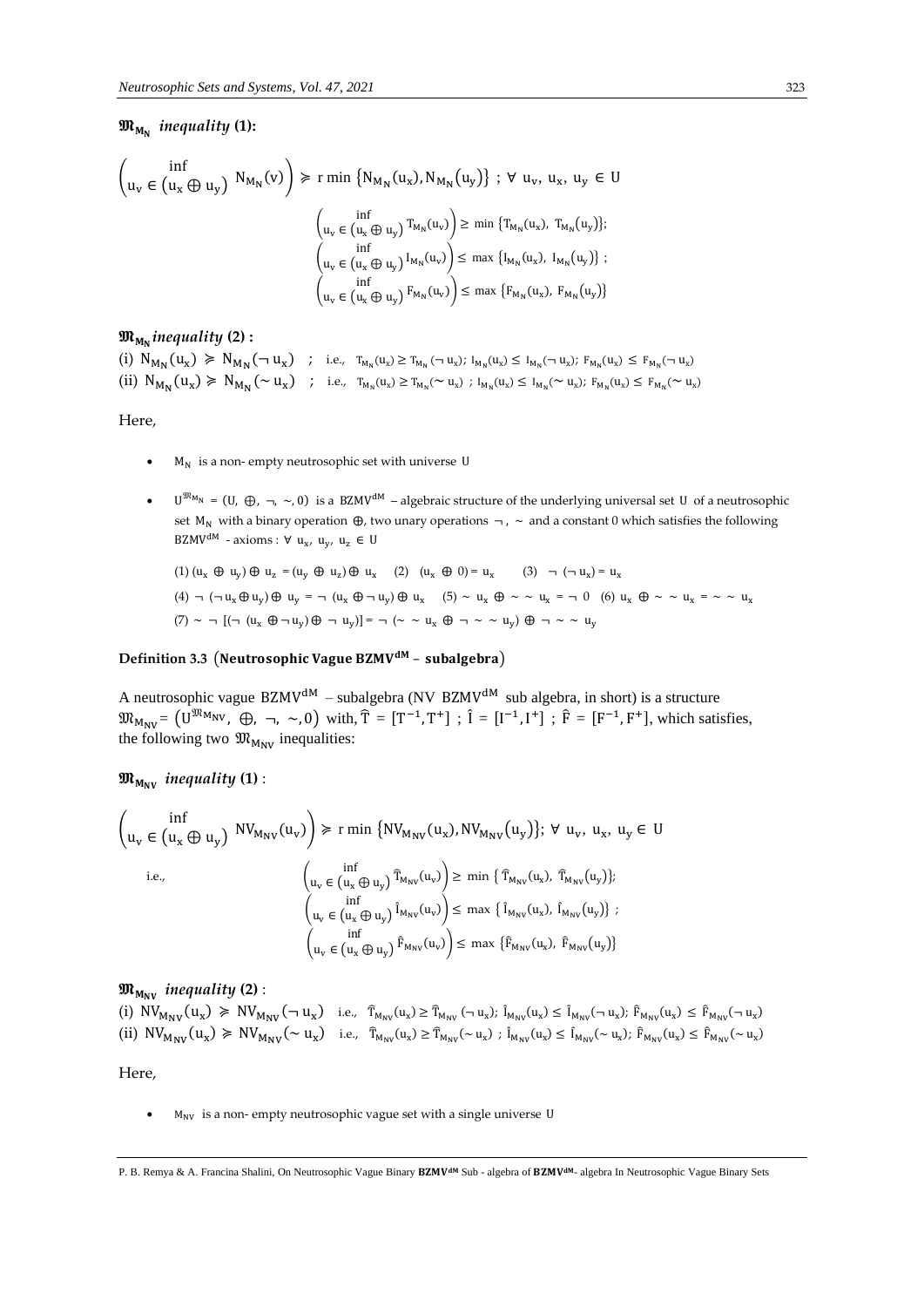•  $U^{\mathfrak{M}_{\mathsf{M}_{\mathsf{N}}}} = (U, \oplus, \neg, \sim, 0)$  is a BZMV<sup>dM</sup> – algebraic structure of the underlying single universal set U of a neutrosophic vague set  $M_{\text{NV}}$ , with a binary operation  $\oplus$ , two unary operations  $\neg$ ,  $\sim$  and a constant 0 which satisfies the following BZMV<sup>dM</sup> - axioms: ∀ u<sub>x</sub>, u<sub>y</sub>, u<sub>z</sub> ∈ U

$$
(1) (u_x \oplus u_y) \oplus u_z = (u_y \oplus u_z) \oplus u_x \qquad (2) (u_x \oplus 0) = u_x \qquad (3) \neg (\neg u_x) = u_x
$$
\n
$$
(4) \neg (\neg u_x \oplus u_y) \oplus u_y = \neg (u_x \oplus \neg u_y) \oplus u_x \qquad (5) \sim u_x \oplus \sim \sim u_x = \neg 0 \qquad (6) u_x \oplus \sim \sim u_x = \sim \sim u_x
$$
\n
$$
(7) \sim \neg [( \neg (u_x \oplus \neg u_y) \oplus \neg u_y)] = \neg (\sim \sim u_x \oplus \sim \sim u_y) \oplus \sim \sim \sim u_y
$$

### 4. Neutrosophic Vague Binary BZMV<sup>dM</sup>-subalgebra

In this section neutrosophic vague  $BZMV^{dM}$ -subalgebra is extended to its binary concept.

### **Definition 4.1 (Neutrosophic Vague Binary subalgebra)**

A neutrosophic vague binary BZMV<sup>dM</sup> - subalgebra (NVB BZMV<sup>dM</sup> Sub-algebra, in short) is a structure  $\mathfrak{M}_{M_{\text{NVB}}} = (\mathbf{U}^{\mathfrak{M}_{\text{MVB}}}, \oplus, \neg, \sim, 0)$  with,  $\hat{\mathbf{T}} = [\mathbf{T}^{-1}, \mathbf{T}^{+}]$ ;  $\hat{\mathbf{I}} = [\mathbf{I}^{-1}, \mathbf{I}^{+}]$ ;  $\hat{\mathbf{F}} = [\mathbf{F}^{-1}, \mathbf{F}^{+}]$ , which satisfies, the following two  $\mathfrak{M}_{M_{\text{NVB}}}$  inequalities:

$$
\mathfrak{M}_{M_{\text{NVB}}} \text{ inequality (1):}
$$

 $\int_{\mathbf{u}}$   $\in$   $\int_{\mathbf{u}}$  $u_v \in (u_x \oplus u_y)$  NVB<sub>MNVB</sub> $(u_v)$   $\ge$  r min {NVB<sub>MNVB</sub> $(u_x)$ , NVB<sub>MNVB</sub> $(u_y)$ };  $\forall$   $u_y$ ,  $u_x$ ,  $u_y \in U$ i.e., inf

$$
\left(\begin{matrix} \mathbf{u}_{v} \in (\mathbf{u}_{x} \oplus \mathbf{u}_{y}) \mathbf{\hat{T}}_{M_{\text{NVB}}}(\mathbf{u}_{v}) \end{matrix}\right) \ge \text{min} \left\{\mathbf{\hat{T}}_{M_{\text{NVB}}}(\mathbf{u}_{x}), \mathbf{\hat{T}}_{M_{\text{NVB}}}(\mathbf{u}_{y})\right\} \n\left(\begin{matrix} \mathbf{u}_{v} \in (\mathbf{u}_{x} \oplus \mathbf{u}_{y}) \mathbf{\hat{I}}_{M_{\text{NVB}}}(\mathbf{u}_{v}) \end{matrix}\right) \le \text{max} \left\{\mathbf{\hat{I}}_{M_{\text{NVB}}}(\mathbf{u}_{x}), \mathbf{\hat{I}}_{M_{\text{NVB}}}(\mathbf{u}_{y})\right\} \n\left(\begin{matrix} \mathbf{u}_{v} \in (\mathbf{u}_{x} \oplus \mathbf{u}_{y}) \mathbf{\hat{F}}_{M_{\text{NVB}}}(\mathbf{u}_{v}) \end{matrix}\right) \le \text{max} \left\{\mathbf{\hat{F}}_{M_{\text{NVB}}}(\mathbf{u}_{x}), \mathbf{\hat{F}}_{M_{\text{NVB}}}(\mathbf{u}_{y})\right\}
$$

 $\mathfrak{M}_{M_{\text{NVR}}}$  *inequality* (2) : (i)  $NVB_{M_{NVB}}(u_x) \geq NVB_{M_{NVB}}(\neg u_x)$  $\label{eq:ineq} \begin{aligned} \text{i.e.,} \qquad & \quad \widehat{\mathbf{T}}_{\mathsf{M}_{\text{NVB}}}(\mathbf{u}_{\mathsf{x}}) \geq \widehat{\mathbf{T}}_{\mathsf{M}_{\text{NVB}}}(-\mathbf{u}_{\mathsf{x}}); \quad & \quad \widehat{\mathbf{I}}_{\mathsf{M}_{\text{NVB}}}(\mathbf{u}_{\mathsf{x}}) \leq \ \widehat{\mathbf{I}}_{\mathsf{M}_{\text{NVB}}}(-\mathbf{u}_{\mathsf{x}}); \quad & \quad \widehat{\mathbf{F}}_{\mathsf{M}_{\text{NVB}}}(\mathbf{u}_{\mathsf{x}}) \leq \ \widehat{\$ (ii)  $NVB_{M_{NVB}}(u_x) \geq NVB_{M_{NVB}}(\sim u_x)$ i.e.,  $\hat{T}_{M_{\text{NVB}}}(u_x) \ge \hat{T}_{M_{\text{NVB}}}(\sim u_x); \qquad \hat{I}_{M_{\text{NVB}}}(u_x) \le \hat{I}_{M_{\text{NVB}}}(\sim u_x); \qquad \hat{F}_{M_{\text{NVB}}}(u_x) \le \hat{F}_{M_{\text{NVB}}}(\sim u_x)$ 

Here,

- $M_{\text{NVB}}$  is a non-empty neutrosophic vague binary set with two universes  $U_1$ ,  $U_2$
- $\bullet$   $\Box^{\mathfrak{M}_{\text{MNFB}}} = (\mathbb{U} = {\mathbb{U}_1 \cup \mathbb{U}_2}, \oplus, \neg, \sim, 0)$  is a BZMV<sup>dM</sup> algebraic structure of the underlying universal set U which is got by combining the two universes of the given neutrosophic vague binary set M<sub>NVB</sub>, with a binary operation  $\oplus$ , two unary operations  $\neg$ ,  $\sim$  and a constant 0 which satisfies the following BZMV<sup>dM</sup> - axioms:  $\forall$  u<sub>x</sub>, u<sub>y</sub>, u<sub>z</sub> ∈ U

$$
(1) (u_x \oplus u_y) \oplus u_z = (u_y \oplus u_z) \oplus u_x \qquad (2) (u_x \oplus 0) = u_x \qquad (3) \neg (\neg u_x) = u_x
$$
\n
$$
(4) \neg (\neg u_x \oplus u_y) \oplus u_y = \neg (u_x \oplus \neg u_y) \oplus u_x \qquad (5) \sim u_x \oplus \sim \sim u_x = \neg 0 \qquad (6) u_x \oplus \sim \sim u_x = \sim \sim u_x
$$
\n
$$
(7) \sim \neg [(\neg (u_x \oplus \neg u_y) \oplus \neg u_y)] = \neg (\sim \sim u_x \oplus \sim \sim u_y) \oplus \sim \sim u_y
$$

### **Remark 4.2**

(i) In a NVB BZMV<sup>dM</sup> – subalgebra, possible operations can also be further derived (1)  $(u_x \odot u_y) = \neg (\neg u_x \odot \neg u_y)$ (2)  $(u_x \vee u_y) = \neg (\neg u_x \oplus u_y) \oplus u_y$ 

P. B. Remya & A. Francina Shalini, On Neutrosophic Vague Binary BZMV<sup>aM</sup> Sub - algebra of BZMV<sup>aM</sup>- algebra In Neutrosophic Vague Binary Sets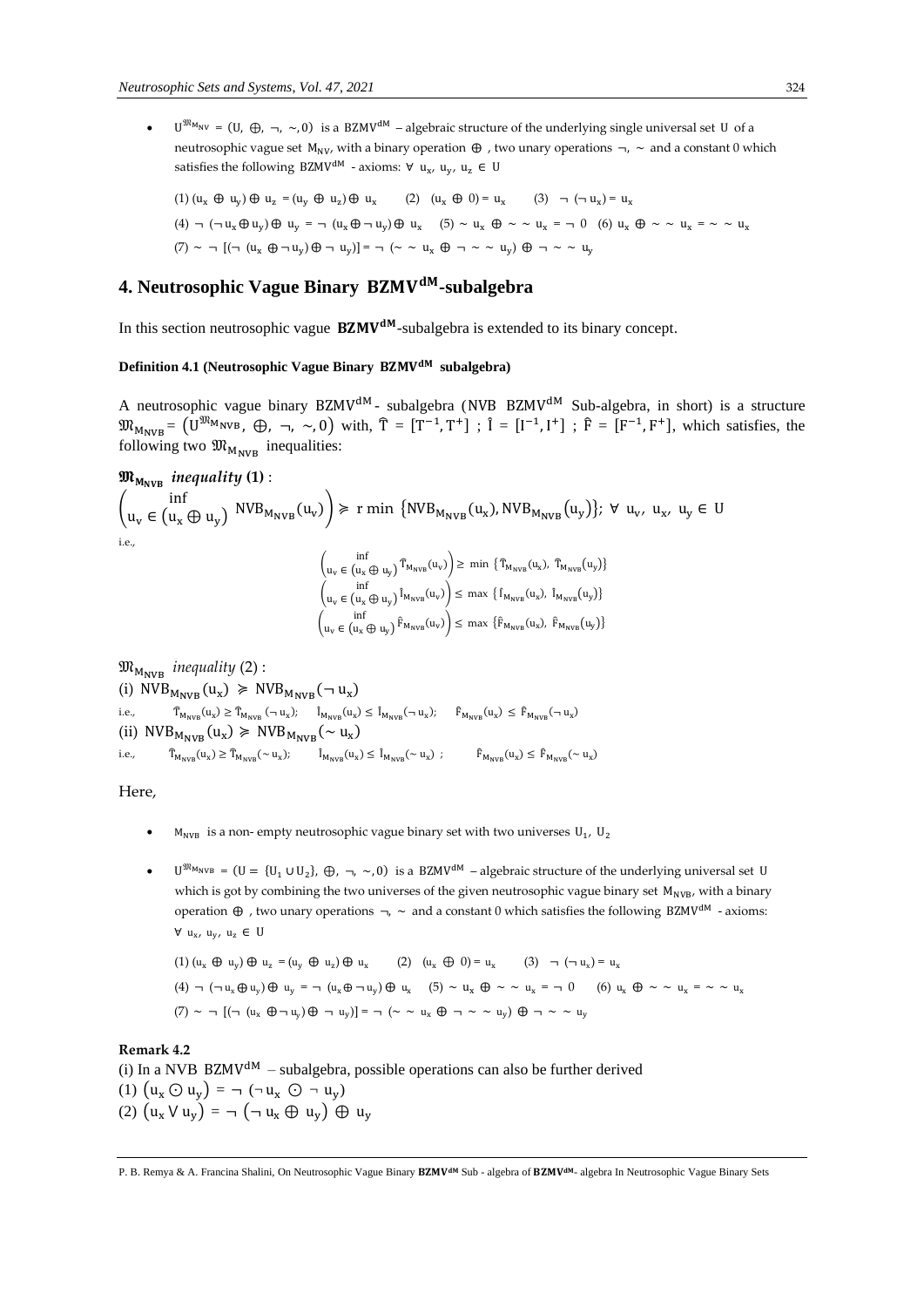(3)  $(u_x \wedge u_y) = \neg (\neg (u_x \oplus \neg u_y) \oplus \neg u_y)$ 

(ii) In neutrosophic vague binary concept  $U = \{U_1 \cup U_2\}$ . But in neutrosophic vague it is single universe U **Example 4.3** 

Let  $U_1 = \{0, u_p, u_q, 1\}$  and  $U_2 = \{0, u_r, u_s, 1\}$  be two universes with neutrosophic vague binary membership grades as given below:

 $\forall u_p \in U_1$ ,  $NVB_{M_{NVB}}(u_p) = \begin{cases} [0.8, 0.9][0.1, 0.6][0.1, 0.2] ; u_p = 0 \text{ and } 1 \\ [0.9, 0.9][0.1, 0.2][0.1, 0.1] : 0 \le u_p \le 1 \end{cases}$  $[0.9, 0.9][0.1, 0.2][0.1, 0.1]$ ;  $0 < u_p < 1$  $\forall$  u<sub>q</sub> ∈ U<sub>2</sub>, NVB<sub>M<sub>NVB</sub>(u<sub>q</sub>) = {[0.7, 0.9][0.2, 0.5][0.1, 0.3]; u<sub>q</sub> = 0 and 1</sub>  $[0.8, 0.9][0.1, 0.4][0.1, 0.2]$ ;  $0 < u<sub>q</sub> < 1$ 

Corresponding neutrosophic vague binary set (in short, NVBS) is given as below:

$$
\therefore M_{NVB} = \left\{ \frac{\left\langle \frac{[0.8,0.9][0.1,0.6][0.1,0.2]}{0}, \frac{[0.9,0.9][0.1,0.2][0.1,0.1]}{u_{p}}, \frac{[0.9,0.9][0.1,0.2][0.1,0.1]}{u_{q}}, \frac{[0.9,0.9][0.1,0.2][0.1,0.1]}{u_{q}}, \frac{[0.8,0.9][0.1,0.6][0.1,0.2]}{1} \right\}} \right\}
$$

 $\left\langle \frac{[0.7,0.9][0.2,0.5][0.1,0.3]}{0.2,0.5\right\rangle}$ 0 , [0.8,0.9][0.1,0.4][0.1,0.2]  $\frac{1,0.4|[0.1,0.2]}{u_r}, \frac{[0.8,0.9][0.1,0.4][0.1,0.2]}{u_s}$  $\frac{1,0.4|[0.1,0.2]}{u_s}, \frac{[0.7,0.9][0.2,0.5][0.1,0.3]}{1}$  $\left\langle \frac{(0.5)(0.1,0.5)}{1} \right\rangle$ Combined universal set is  $U = \{U_1 \cup U_2\} = \{0, u_p, u_q, u_r, u_s, 1\} \& \{U_1 \cap U_2\} = \{0, 1\}$ Neutrosophic vague binary union of common elements are given by,

 $NVB_{M_{NVR}}(0) = [0.8, 0.9][0.1, 0.6][0.1, 0.2] \cup [0.7, 0.9][0.2, 0.5][0.1, 0.3]$ 

 $=[0.8, 0.9][0.1, 0.5][0.1, 0.2] = NVB<sub>MNVR</sub>(1)$ 

Combined neutrosophic vague binary membership grades are given as follows:

$$
NVB_{M_{NVB}}(u_t) = \begin{cases} [0.8, 0.9][0.1, 0.5][0.1, 0.2] ; u_t = 0 \\ [0.9, 0.9][0.1, 0.2][0.1, 0.1] ; u_t = u_p \\ [0.9, 0.9][0.1, 0.2][0.1, 0.1] ; u_t = u_q \\ [0.8, 0.9][0.1, 0.4][0.1, 0.2] ; u_t = u_r \\ [0.8, 0.9][0.1, 0.4][0.1, 0.2] ; u_t = u_s \\ [0.8, 0.9][0.1, 0.5][0.1, 0.2] ; u_t = 1 \end{cases}
$$

Algebraic structure  $U^{\mathfrak{M}}$  NVB =  $(U = {U_1 \cap U_2}$ , \*,  $\neg$ ,  $\sim$ , 0) with binary and unary operations defined as in Cayley table given below clearly indicates a  $BZMV^{dM}$  – subalgebra.

|        | $\boldsymbol{0}$ | $\mathbf{u}_{\mathbf{p}}$ | $\mathbf{u}_{q}$ | $\mathbf{u}_{\mathbf{r}}$ | $\mathbf{u}_{\mathbf{s}}$ |   |
|--------|------------------|---------------------------|------------------|---------------------------|---------------------------|---|
|        | 1                | $\mathbf{u}_\mathbf{r}$   | $\mathbf{u}_s$   | $\mathbf{u}_{s}$          | $\mathbf{u}_{\mathbf{r}}$ |   |
| $\sim$ | 1                | $\bf{0}$                  | 0                | 0                         | 0                         | 0 |

| Cayley table for unary operations $\neg$ and $\sim$ are given below: |  |  |  |
|----------------------------------------------------------------------|--|--|--|
|----------------------------------------------------------------------|--|--|--|

Cayley table for binary operation '∗' is given below

| $\ast$                    | 0                         | $\mathbf{u}_{\mathbf{p}}$ | $\mathbf{u}_{\mathbf{q}}$ | $\mathbf{u}_\mathbf{r}$ | $\mathbf{u}_{\mathbf{s}}$ |  |
|---------------------------|---------------------------|---------------------------|---------------------------|-------------------------|---------------------------|--|
| $\boldsymbol{0}$          | $\boldsymbol{0}$          | $\mathbf{u}_{\mathbf{p}}$ | $\mathbf{u}_{\mathbf{q}}$ | $\mathbf{u}_\mathbf{r}$ | $\mathbf{u}_{\mathbf{s}}$ |  |
| $\mathbf{u}_{\mathbf{p}}$ | $\mathbf{u}_{\mathbf{p}}$ | $\mathbf{u}_{\mathbf{p}}$ | $\mathbf{u}_\mathbf{r}$   | $\mathbf{u}_\mathbf{r}$ |                           |  |

P. B. Remya & A. Francina Shalini, On Neutrosophic Vague Binary BZMV<sup>aM</sup> Sub - algebra of BZMV<sup>aM</sup>- algebra In Neutrosophic Vague Binary Sets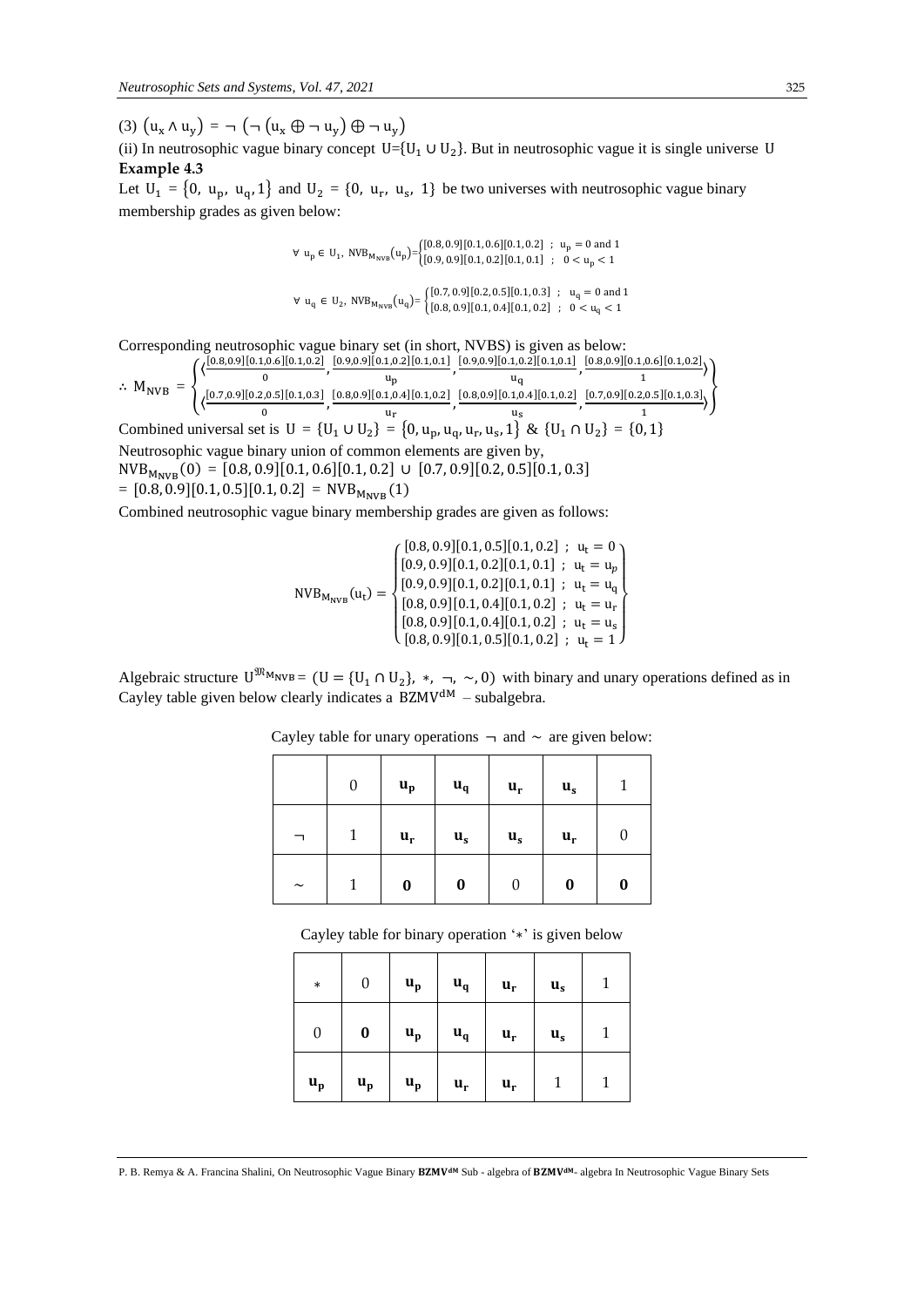| $\mathbf{u}_{\mathbf{q}}$ | $u_q$                     | $\mathbf{u}_\mathbf{r}$ | $\mathbf{u}_{\mathbf{s}}$ | $\mathbf{1}$ | $\mathbf{u}_{\mathbf{s}}$ | 1 |
|---------------------------|---------------------------|-------------------------|---------------------------|--------------|---------------------------|---|
| $\mathbf{u}_\mathbf{r}$   | $u_r$                     | $\mathbf{u}_\mathbf{r}$ | 1                         | $\mathbf{1}$ | $\mathbf{1}$              | 1 |
| $\mathbf{u}_{\mathbf{s}}$ | $\mathbf{u}_{\mathbf{s}}$ | 1                       | $\mathbf{u}_{\mathbf{s}}$ | $\mathbf{1}$ | $\mathbf{u}_{\mathbf{s}}$ | 1 |
| $\mathbf{1}$              | $\mathbf{1}$              | 1                       | 1                         | $\mathbf 1$  | 1                         | 1 |

Now have to verify, neutrosophic vague binary concept! For that check the inequalities given in definition 4.1.

### $\mathfrak{M}_{M_{NVR}}$  **inequality (1): (Binary Operation)**

 $\forall$  u<sub>x</sub>, u<sub>y</sub>  $\in$  U,  $\left(\begin{array}{cc} \inf \\ u \\ \in \{0\} \end{array}\right)$  $u_v \in (u_x * u_y)$  NVB<sub>MNVB</sub> $(u_v)$   $\ge$  r min{NVB<sub>MNVB</sub> $(u_x)$ , NVB<sub>MNVB</sub> $(u_y)$ }  $\Rightarrow$   $\begin{pmatrix} 1 & \sin \theta \\ 0 & \sin \theta \end{pmatrix}$  $u_v \in \{0, u_p, u_q, u_r, u_s, 1\}^{NVB_{M_{NVB}}(u_v)} \geq r \min\{NVB_{M_{NVB}}(u_x), NVB_{M_{NVB}}(u_y)\}$ ⇒ ( glb  $u_v \in \{0, u_p, u_q, u_r, u_s, 1\}^{NVB_{M_{NVB}}(u_v)} \geqslant r \min\{NVB_{M_{NVB}}(u_x), NVB_{M_{NVB}}(u_y)\}$  $\Rightarrow$   $\begin{pmatrix} \text{min} \\ \text{min} \\ \text{min} \end{pmatrix}$  $u_v \in \{0, u_p, u_q, u_r, u_s, 1\}^{NVB_{M_{NVB}}(u_v)} \geqslant r \min\{NVB_{M_{NVB}}(u_x), NVB_{M_{NVB}}(u_y)\}$  $=$  min  $\left[0.8, 0.9\right][0.1, 0.5][0.1, 0.2]$ ;  $u_v = 1$  $\overline{1}$  $\mathbf{I}$  $(0.9, 0.9][0.1, 0.2][0.1, 0.1]$ ;  $u_v = u_q$  $[0.9, 0.9][0.1, 0.2][0.1, 0.1]$ ;  $u_v = u_p$  $[0.8, 0.9][0.1, 0.5][0.1, 0.2]$ ;  $u_v = 0$ <br> $[0.9, 0.9]$  $[0.1, 0.2]$  $[0.1, 0.1]$ ;  $u_v = v$  $[0.8, 0.9][0.1, 0.4][0.1, 0.2]$ ;  $u_v = u_r$  $[0.8, 0.9][0.1, 0.4][0.1, 0.2]$ ;  $u_v = u_s$  $\overline{1}$  $\overline{1}$ = ∩ \  $\mathbf{I}$  $\overline{1}$  $\mathbf{I}$  $\begin{bmatrix} [0.8, 0.9][0.1, 0.5][0.1, 0.2] \\ [0.9, 0.9][0.1, 0.2][0.1, 0.1] \\ \end{bmatrix}$  $[0.9, 0.9][0.1, 0.2][0.1, 0.1]$ ;  $u_v = u_p$  $[0.9, 0.9][0.1, 0.2][0.1, 0.1]$ ;  $u_v = u_q$  $[0.8, 0.9][0.1, 0.4][0.1, 0.2]$ ;  $u_v = u_r$  $[0.8, 0.9][0.1, 0.4][0.1, 0.2]$ ;  $u_v = u_s$  $[0.8, 0.9][0.1, 0.5][0.1, 0.2]$ ;  $u_v = 1$  $\mathbf{I}$  $\overline{1}$  $\mathbf{I}$  $\mathbf{I}$  $=[0.8, 0.9][0.1, 0.5][0.1, 0.2]$ 

[In neutrosophic concept, minimum concept has been taken as intersection. ie. , in this case, (Min, Max, Max)] ∴  $\begin{pmatrix} \text{inf} \\ \text{u} \in \text{u} \end{pmatrix}$  $u_v \in (u_x * u_y)$  NVB<sub>MNVB</sub> $(u_v)$  = [0.8, 0.9][0.1, 0.5][0.1, 0.2] In this case, for any pair of elements from U,

 $\cdot \cdot \cdot$ 

$$
\begin{pmatrix}\n\text{III} \\
u_v \in (u_x \oplus u_y) \quad \text{NVB}_{M_{\text{NVB}}}(u_v)\n\end{pmatrix} \ge r \min \{ \text{NVB}_{M_{\text{NVB}}}(u_x), \text{NVB}_{M_{\text{NVB}}}(u_y) \}, \text{got satisfied.}
$$
\n
$$
\mathbf{\mathfrak{M}}_{M_{\text{NVB}}} \text{ inequality (2): (Unary operations)}
$$

Next to check, the 2 inequalities of  $\mathfrak{M}_{M_{\text{NVB}}}(2)$  for all elements of U. (i) From Cayley table for unary operation  $\neg$  (Kleene or Zadeh or fuzzy orthocomplementation)

| $u_{x}$  | $NVB_{M_{NVR}}(u_x)$           | $NVB_{M_{NVB}} (\neg u_x)$     |
|----------|--------------------------------|--------------------------------|
| $\theta$ | [0.8, 0.9][0.1, 0.5][0.1, 0.2] | [0.8, 0.9][0.1, 0.5][0.1, 0.2] |
| $u_p$    | [0.9, 0.9][0.1, 0.2][0.1, 0.1] | [0.8, 0.9][0.1, 0.4][0.1, 0.2] |
| $u_q$    | [0.9, 0.9][0.1, 0.2][0.1, 0.1] | [0.8, 0.9][0.1, 0.4][0.1, 0.2] |
| $u_r$    | [0.8, 0.9][0.1, 0.4][0.1, 0.2] | [0.8, 0.9][0.1, 0.4][0.1, 0.2] |

 $NVB_{M_{NVB}}(u_x) \geq NVB_{M_{NVB}}(\neg u_x)$ ;  $\forall u_x \in U$  as showed in table.

P. B. Remya & A. Francina Shalini, On Neutrosophic Vague Binary BZMV<sup>aM</sup> Sub - algebra of BZMV<sup>aM</sup>- algebra In Neutrosophic Vague Binary Sets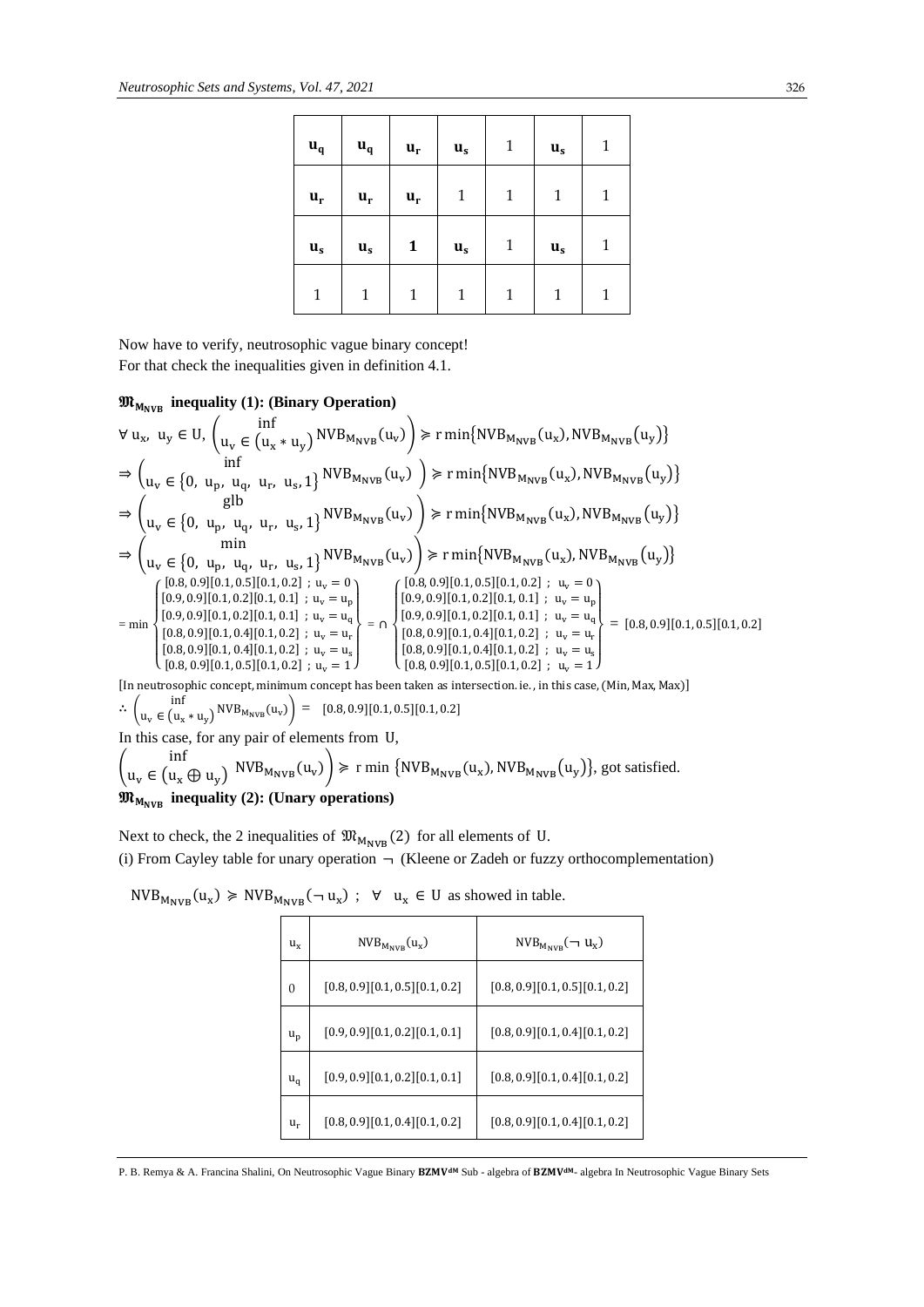| $u_{s}$ | $[0.8, 0.9][0.1, 0.4][0.1, 0.2]$   | [0.8, 0.9][0.1, 0.4][0.1, 0.2]     |
|---------|------------------------------------|------------------------------------|
|         | $[0.8, 0.9] [0.1, 0.5] [0.1, 0.2]$ | $[0.8, 0.9] [0.1, 0.5] [0.1, 0.2]$ |

(ii) From Cayley table for unary operation  $\sim$  (Brower orthocomplementation)

 $NVB_{M_{NVB}}(u_x) \geq NVB_{M_{NVB}}(\sim u_x)$ ;  $\forall$   $u_x \in U$  as showed in table

| $u_{x}$     | $NVB_{M_{NVR}}(u_x)$           | $NVB_{M_{NVB}} (\sim u_x)$     |
|-------------|--------------------------------|--------------------------------|
| $\theta$    | [0.8, 0.9][0.1, 0.5][0.1, 0.2] | [0.8, 0.9][0.1, 0.5][0.1, 0.2] |
| $u_{\rm p}$ | [0.9, 0.9][0.1, 0.2][0.1, 0.1] | [0.8, 0.9][0.1, 0.5][0.1, 0.2] |
| $u_{q}$     | [0.9, 0.9][0.1, 0.2][0.1, 0.1] | [0.8, 0.9][0.1, 0.5][0.1, 0.2] |
| $u_r$       | [0.8, 0.9][0.1, 0.4][0.1, 0.2] | [0.8, 0.9][0.1, 0.5][0.1, 0.2] |
| $u_{s}$     | [0.8, 0.9][0.1, 0.4][0.1, 0.2] | [0.8, 0.9][0.1, 0.5][0.1, 0.2] |
| 1           | [0.8, 0.9][0.1, 0.5][0.1, 0.2] | [0.8, 0.9][0.1, 0.5][0.1, 0.2] |

So given example is a  $\mathfrak{M}_{M_{\text{NVB}}}$  with structure  $(U^{\mathfrak{M}_{M_{\text{NVB}}}}$ , \*,  $\neg$ ,  $\sim$ , 0)

### **Remark 4.4**

It is to be noted that,

(i) first column of the Cayley table for binary operation will be a copy of column of operands, using definition 2.8 (BZMV2)

(ii) last row and column of the Cayley table for binary operation will be always 1 for a BZMVdM − algebra, by using (3) and (4) of theorem 2.12

#### **Theorem 4.5**

If  $M_{\text{NVB}}$  is a  $\mathfrak{M}_{M_{\text{NVB}}}$  then the following results are true:

(1) NVB<sub>MNVB</sub> 
$$
(u_x \oplus u_y)
$$
 = NVB<sub>MNVB</sub>  $(u_y \oplus u_x)$  [i.e., commutative law holds for Binary Operation]

(2) NVB<sub>MNVB</sub> 
$$
\left( (u_x \oplus u_y) \oplus u_z \right) = NVB_{M_{NVB}} \left( u_x \oplus (u_y \oplus u_z) \right)
$$

[i. e., associative law holds for Binary Operation]

(3) NVB<sub>MNVB</sub>
$$
(u_x \oplus 1) = NVB_{M_{NVB}}(1)
$$

(4)  $NVB_{M_{NVB}}(u_x \oplus \neg u_x) = NVB_{M_{NVB}}(1)$ 

[ neutrosophic vague binary membership grade of an element binary operated with it ′ s kleene complement ] always produce the neutrosophic vague binary membership grade of the maximum element 1

(5) NVB<sub>MNVB</sub> (
$$
\neg (u_x \oplus \sim \sim u_x) \oplus \sim \sim u_x
$$
) = NVB<sub>MNVB</sub>(1)

$$
(6) NVB_{M_{\text{NVB}}}(-u_x \oplus \sim u_x) = NVB_{M_{\text{NVB}}}(1)
$$

(7)  $NVB_{M_{NVB}} (u_x \wedge \sim \sim u_x) = NVB_{M_{NVB}} (u_x)$ 

P. B. Remya & A. Francina Shalini, On Neutrosophic Vague Binary BZMV<sup>aM</sup> Sub - algebra of BZMV<sup>aM</sup>- algebra In Neutrosophic Vague Binary Sets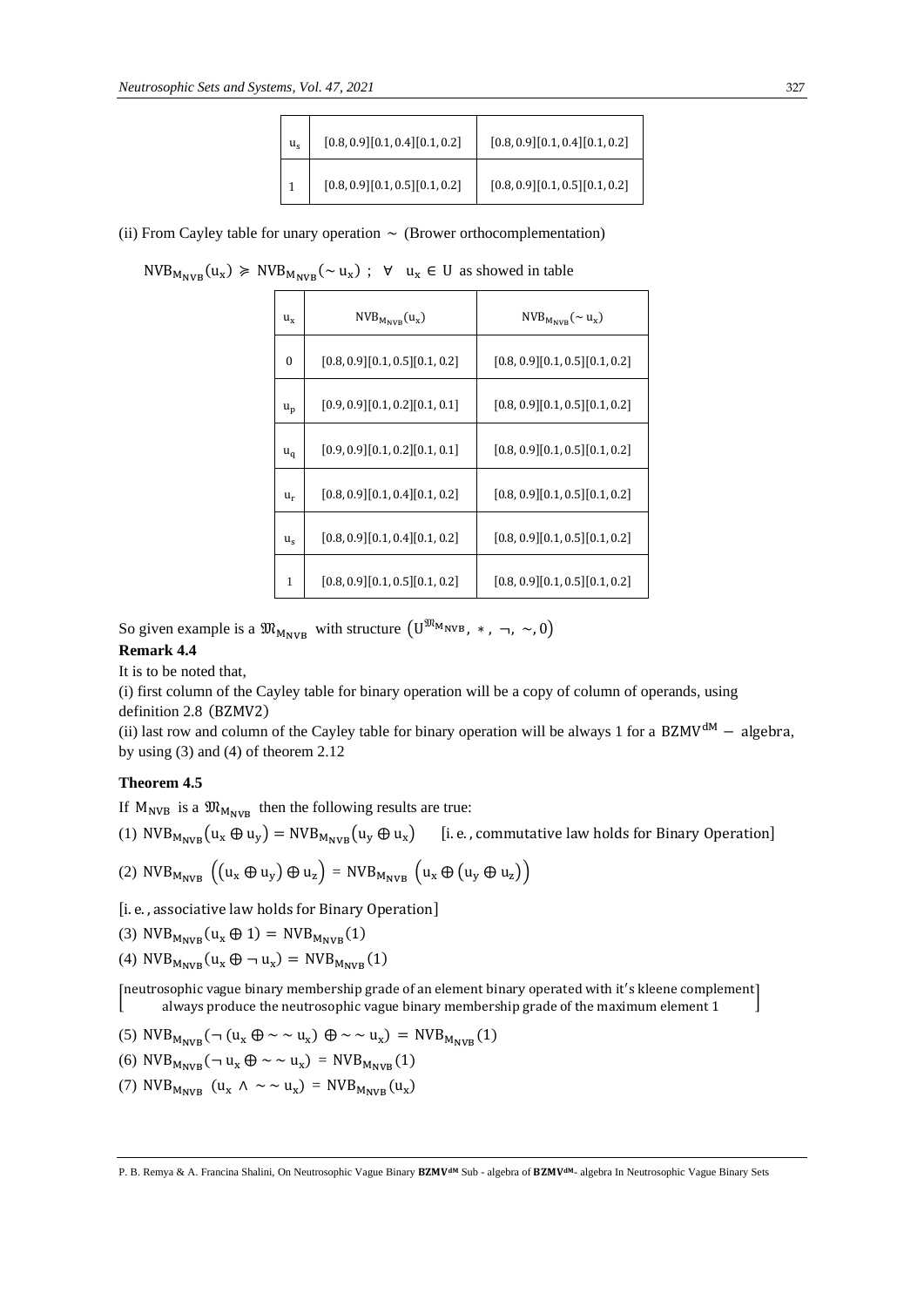(8)  $NVB_{M_{NVB}}(- \sim u_x) = NVB_{M_{NVB}}(\sim \sim u_x)$ (9) NVB<sub>MNVB</sub>  $(\sim (u_x \land u_y))$  = NVB<sub>MNVB</sub> ( $\sim u_x$  V  $\sim u_y$ ) (10) NVB<sub>M<sub>NVB</sub>  $(\sim (u_x \vee u_y))$  = NVB<sub>M<sub>NVB</sub>  $(\sim u_x \wedge \sim u_y)$ </sub></sub> (Equivalently,  $u_x \le u_y$  implies  $\sim u_y \le \sim u_x$ ) (11)  $NVB_{M_{NVB}}(u_x \wedge \sim u_x) = NVB_{M_{NVB}}(0)$ (12)  $NVB_{M_{NVB}} (\sim u_x) = NVB_{M_{NVB}} (\sim \sim u_x)$ (13)  $NVB_{M_{NVB}} (\sim u_x \oplus \sim u_x) = NVB_{M_{NVB}} (\sim u_x)$ (14)  $NVB_{M_{NVR}}(\neg 0) = NVB_{M_{NVR}}(\sim 0)$ 

### **Proof**

(1)  $NVB_{M_{NVR}}(u_x \oplus u_y) = NVB_{M_{NVR}}((u_x \oplus u_y) \oplus 0),$ by putting  $u_x = (u_x \oplus u_y)$  in definition 4.1 (2),  $(u_x \oplus 0) = u_x$ = NVB<sub>MNVB</sub>  $((u_y \oplus 0) \oplus u_x)$ , by using definition 4.1 (1) = NVB<sub>MNVB</sub> ( $u_y \oplus u_x$ ), by using definition 4.1 (2) (2) NVB<sub>MNVB</sub>  $((u_x \oplus u_y) \oplus u_z) = NVB_{M_{NVR}}((u_y \oplus u_z) \oplus u_x)$ , by using definition 4.1 (1)  $= NVB_{M_{NVR}} (u_x \oplus (u_y \oplus u_z)),$  by using theorem 4.5 (1) (3)  $NVB_{M_{NVR}}(u_x \oplus 1) = NVB_{M_{NVR}}(u_x \oplus \neg 0)$ , since  $1 = \neg 0$ = NVB<sub>M<sub>NVB</sub></sub>  $(u_x \oplus (\sim u_x \oplus \sim \sim u_x))$ , by using definition 4.1 (5) = NVB<sub>M<sub>NVB</sub></sub> (( $\sim u_x \oplus \sim \sim u_x$ )  $\oplus u_x$ ), by using theorem 4.5 (1) = NVB<sub>M<sub>NVB</sub></sub> (( $\sim \sim u_x \oplus u_x$ )  $\oplus \sim u_x$ ), by using definition 4.1 (1) = NVB<sub>MNVB</sub> $((u_x \oplus \sim u_x) \oplus \sim u_x)$ , by using theorem 4.5 (1) = NVB<sub>M<sub>NVB</sub></sub> ( $\sim \sim u_x \oplus \sim u_x$ ), by using theorem 4.1 (6) = NVB<sub>M<sub>NVB</sub></sub>( $\sim$  u<sub>x</sub>  $\oplus \sim \sim$  u<sub>x</sub>), by theorem 4.5 (1) =  $NVB_{M_{NVR}}$  ( $\neg$  0), by using definition 4.1 (5)  $=$  NVB<sub>MNVB</sub>(1), since  $\neg$  0 = 1 (4)  $NVB_{M_{NVB}}(u_x \oplus - u_x)$ = NVB<sub>M<sub>NVB</sub>( $\neg$   $\neg$  u<sub>x</sub>  $\oplus$   $\neg$  u<sub>x</sub>), by using definition 4.1 (3)</sub>  $= NVB_{M_{NVB}} (\neg (\neg u_x \oplus 0) \oplus \neg u_x)$ , by using definition 4.1 (2)  $=$  NVB<sub>MNVB</sub>( $\neg$  (0  $\oplus \neg u_x$ )  $\oplus \neg u_x$ ), by theorem 4.5 (1) = NVB<sub>MNVB</sub> $(\neg (u_x \oplus \neg 0) \oplus \neg 0)$ , by theorem 4.1 (4) = NVB<sub>MNVB</sub> $(\neg$  (u<sub>x</sub>  $\oplus$  1)  $\oplus$  1), since  $\neg$  0 = 1 = NVB<sub>MNVB</sub> $(\neg$  0)  $=$  NVB<sub>MNVB</sub>(1), since  $\neg$  0 = 1 (5)  $NVB_{M_{NVB}}(\neg(u_x \oplus \neg \sim u_x) \oplus \neg \sim u_x)$ =  $NVB_{M_{NVB}} (\neg (\sim \sim u_x) \oplus \sim \sim u_x)$ , by using definition 4.1 (6)  $=$  NVB<sub>MNVB</sub>( $\sim \sim u_x \oplus \neg (\sim \sim u_x)$ ), by theorem 4.5 (1)  $=$  NVB<sub>MNVB</sub> (1), by theorem 4.5 (4) (6)  $NVB_{M_{NVB}}$  ( $\neg u_x \oplus \sim \sim u_x$ ) = NVB<sub>M<sub>NVB</sub></sub> $(\neg u_x \oplus (u_x \oplus \sim u_x)),$  by using definition 4.1(6)  $= NVB_{M_{NVB}}((\neg u_x \oplus u_x) \oplus \sim \sim u_x)$ , by theorem 4.5 (2)  $= NVB_{M_{NVB}}((u_x \oplus \neg u_x) \oplus \neg \neg u_x)$ , by theorem 4.5 (1)

P. B. Remya & A. Francina Shalini, On Neutrosophic Vague Binary BZMV<sup>aM</sup> Sub - algebra of BZMV<sup>aM</sup>- algebra In Neutrosophic Vague Binary Sets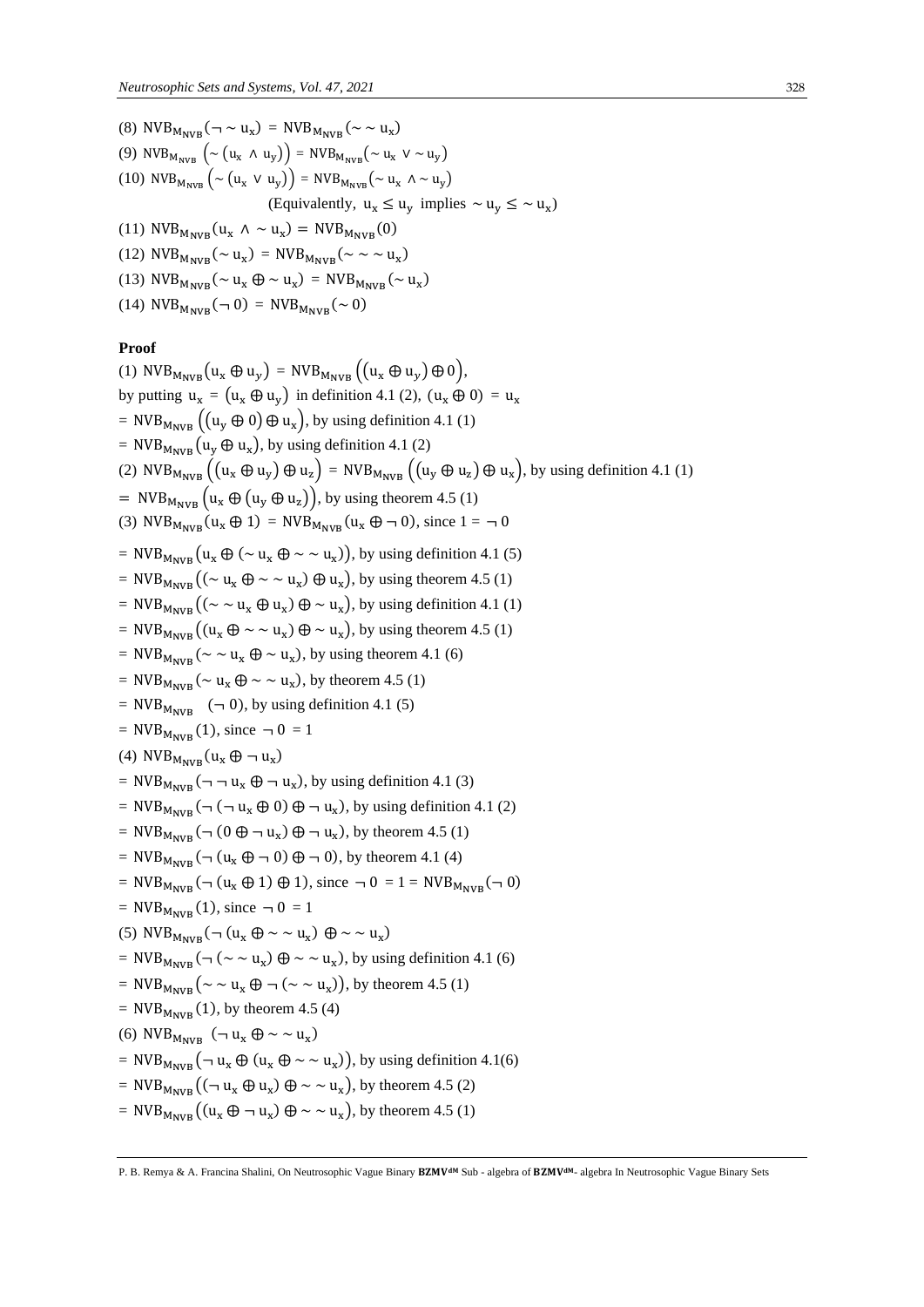| = NVB <sub>M<sub>NVB</sub></sub> $(1 \oplus \sim \sim u_x)$ , by theorem 4.5 (4)                                                                                                  |
|-----------------------------------------------------------------------------------------------------------------------------------------------------------------------------------|
| = NVB <sub>MNVB</sub> ( $\sim \sim u_x \oplus 1$ ), by theorem 4.5 (1)                                                                                                            |
| = NVB <sub>M<sub>NVB</sub>(1), by putting <math>u_x = \sim u_x</math> in theorem 4.5 (3)</sub>                                                                                    |
| (7) $NVB_{M_{NVR}}(u_x \wedge \sim u_x)$                                                                                                                                          |
| $= NVB_{M_{NVR}} (\neg (\neg (u_x \oplus \neg \sim \neg u_x) \oplus \neg \sim \neg u_x))$                                                                                         |
| [From remark 4.2 (i) 3, we have, $(u_x \wedge u_y) = \neg (\neg (u_x \oplus \neg u_y) \oplus \neg u_y)$ , by putting $u_y = \neg \neg u_x$ ]                                      |
| $= NVB_{M_{NVR}} (\neg (\neg (\neg \sim v_x \oplus u_x) \oplus \neg \sim v_x))$                                                                                                   |
| $= NVB_{M_{NVR}} (\neg (\neg (u_x \oplus \neg \sim \neg u_x) \oplus \neg \sim \neg u_x)) = NVB_{M_{NVR}} (\neg (\neg (u_x \oplus \neg \sim \neg u_x) \oplus \sim \sim \neg u_x))$ |
| $= NVB_{M_{NVR}} (\neg (\neg (u_x \oplus \neg \sim \neg u_x) \oplus u_x)) = NVB_{M_{NVR}} (\neg (\neg (u_x \oplus \neg \sim \neg u_x) \oplus u_x))$                               |
| = $NVB_{M_{NVR}}(\neg(\neg (\neg u_x \oplus \sim u_x) \oplus \sim \sim u_x))$                                                                                                     |
| From definition 4.1(4), $\neg(\neg u_x \oplus u_y) \oplus u_y = \neg (u_x \oplus \neg u_y) \oplus u_x$                                                                            |
| = NVB <sub>MNVR</sub> ( $\neg (\neg 1 \oplus \sim \sim u_x)$ ), by definition 4.5 (6) = NVB <sub>MNVB</sub> ( $\neg (0 \oplus \sim \sim u_x)$ ), since $\neg 1 = 0$               |
|                                                                                                                                                                                   |

 $= NVB_{M_{NVB}} (\neg (\sim \sim u_x \oplus 0))$ , from theorem 4.5 (1) =  $NVB_{M_{NVB}} (\neg (\sim \sim u_x))$ , from theorem 4.1 (1)

$$
= \text{NVB}_{M_{\text{NVB}}}(\sim \sim u_x), \text{ since } \neg (\sim u_x) = \sim \sim u_x = \text{NVB}_{M_{\text{NVB}}}(u_x), \text{ since } \sim \sim u_x = u_x
$$

(8) Consider definition 4.1 (7),

 $NVB_{M_{NVB}} (\sim \neg \mid \neg (u_x \oplus \neg u_y) \oplus \neg u_y]) = NVB_{M_{NVB}} (\neg (\sim \sim u_x \oplus \neg \sim \sim u_y) \oplus \neg \sim \sim u_y)$ By putting  $u_y = u_x$  in the above,  $\Rightarrow$  NVB<sub>M<sub>NVB</sub>( $\sim \neg$ [ $\neg$ ( $u_x \oplus \neg u_x$ ) $\oplus \neg u_x$ ]) = NVB<sub>M<sub>NVB</sub>( $\neg$ ( $\sim \sim u_x \oplus \neg \sim \sim u_x$ ) $\oplus \neg \sim \sim u_x$ ),</sub></sub>  $\Rightarrow$  NVB<sub>MNVB</sub>( $\sim \neg$  [ $\neg$  1  $\oplus \neg$   $u_x$ ]) = NVB<sub>MNVB</sub>( $\neg$  1  $\oplus \neg \sim \sim u_x$ ), by using definition 4.5 (4)

$$
\Rightarrow \text{NVB}_{M_{\text{NVB}}}(\sim \neg \left[0 \oplus \neg u_x\right]) = \text{NVB}_{M_{\text{NVB}}}(0 \oplus \neg \sim \sim u_x)
$$

$$
\Rightarrow \text{NVB}_{M_{\text{NVB}}}(\sim \neg [\neg u_x \oplus 0]) = \text{NVB}_{M_{\text{NVB}}}(\neg \sim u_x \oplus 0), \text{ by theorem 4.5 (1)}
$$

- $\Rightarrow$  NVB<sub>M<sub>NVB</sub>( $\sim \neg$ [ $\neg$  u<sub>x</sub>]) = NVB<sub>M<sub>NVB</sub>( $\neg \sim \sim$  u<sub>x</sub>), by definition 4.1 (2)</sub></sub>
- $\Rightarrow$  NVB<sub>M<sub>NVB</sub> ( $\sim u_x$ ) = NVB<sub>M<sub>NVB</sub>( $\sim \sim u_x$ ), by definition 4.1 (3)</sub></sub>
- $\Rightarrow$  NVB<sub>M<sub>NVB</sub>( $\neg \sim u_x$ ) = NVB<sub>M<sub>NVB</sub>( $\neg \sim \sim u_x$ ), by applying  $\neg$  on both sides.</sub></sub>

$$
\Rightarrow \text{NVB}_{M_{\text{NVB}}}(\neg \sim u_x) = \text{NVB}_{M_{\text{NVB}}}(\sim \sim u_x), \text{ by using definition 4.1(3)}
$$

(9) Consider definition 4.1 (7)

$$
\Rightarrow \text{NVB}_{M_{\text{NVB}}} \left( \sim \neg \left[ \neg \left( u_x \oplus \neg u_y \right) \oplus \neg u_y \right] \right) = \text{NVB}_{M_{\text{NVB}}} \left( \neg \left( \sim \sim u_x \oplus \neg \sim \sim u_y \right) \oplus \neg \sim \sim u_y \right)
$$

$$
\Rightarrow \text{NVB}_{M_{\text{NVB}}} \left( \sim (u_x \land u_y) \right) = \text{NVB}_{M_{\text{NVB}}} \left( \neg (\neg \sim u_x \oplus \neg \neg \sim u_y) \oplus \neg \neg \sim u_y \right)
$$

[By using auxiliary operation,  $(u_x \wedge u_y) = \neg [ \neg (u_x \oplus \neg u_y) \oplus \neg u_y ] | \&$ 

[By using theorem 4.1 (8),  $\neg \sim u_x = \sim u_x$ ]

 $\Rightarrow$  NVB<sub>MNVB</sub>  $(\sim (u_x \wedge u_y)) =$  NVB<sub>MNVB</sub>  $(\neg (\sim u_x \oplus \sim u_y) \oplus \sim u_y)$ , by using definition 4.1 (3)

P. B. Remya & A. Francina Shalini, On Neutrosophic Vague Binary BZMV<sup>aM</sup> Sub - algebra of BZMV<sup>aM</sup>- algebra In Neutrosophic Vague Binary Sets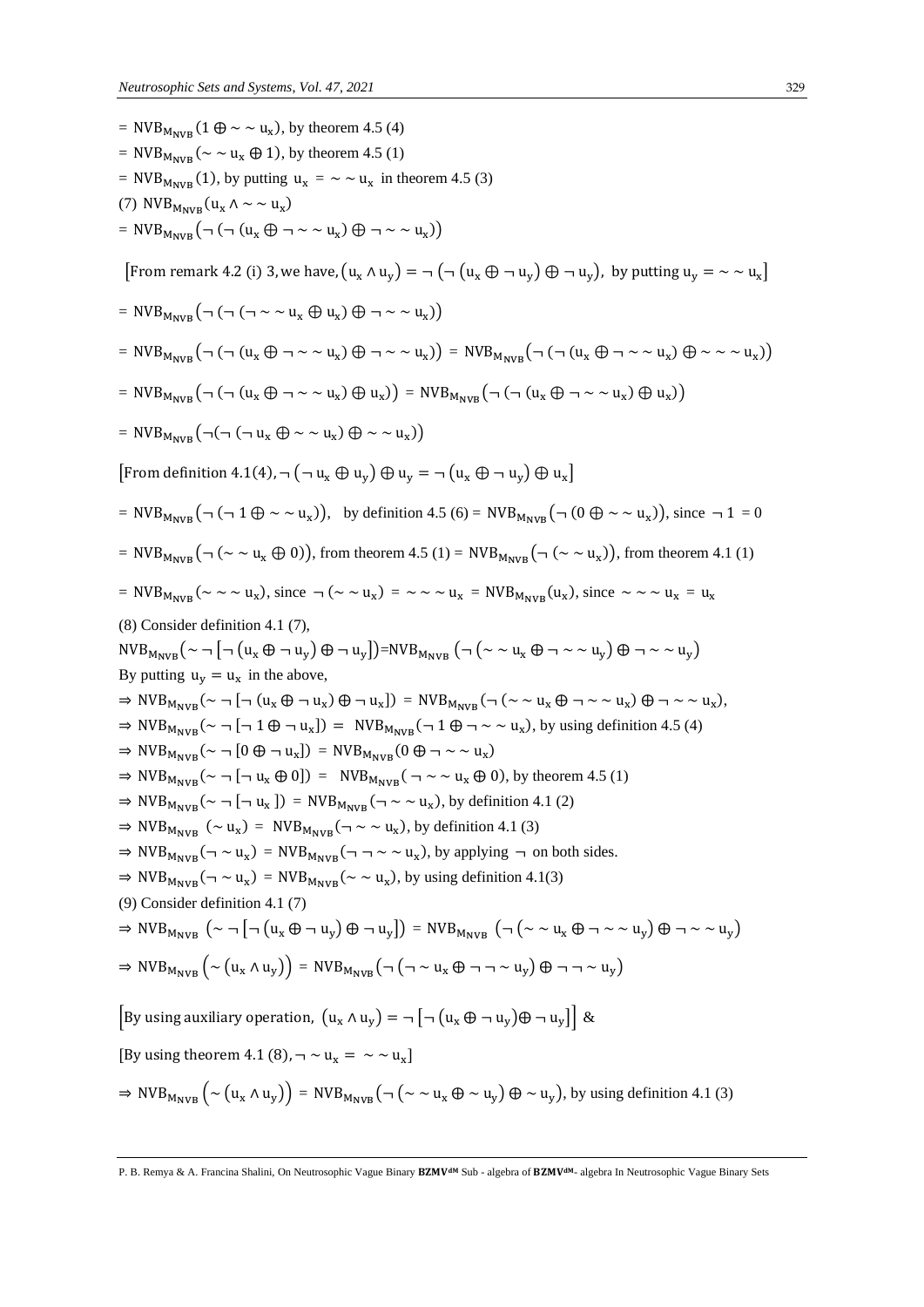⇒ NVB<sup>M</sup>NVB (~ (u<sup>x</sup> ∧ uy)) = NVB<sup>M</sup>NVB(¬ (¬ ~ u<sup>x</sup> ⨁ ~ uy) ⨁ ~ uy), by using ~ ~ u<sup>x</sup> = ¬ ~ u<sup>x</sup> ⇒ NVB<sup>M</sup>NVB (~ (u<sup>x</sup> ∧ uy)) = NVB<sup>M</sup>NVB(~ u<sup>x</sup> ∨ ~ uy) [By using auxiliary operation, NVB<sup>M</sup>NVB (u<sup>x</sup> ∨ uy) = NVB<sup>M</sup>NVB (¬ [¬(u<sup>x</sup> ⨁ uy) ⨁ u<sup>y</sup> ])] (10) Let NVB<sup>M</sup>NVB(u<sup>x</sup> ) ≤ NVB<sup>M</sup>NVB(uy) ⇒ NVB<sup>M</sup>NVB(u<sup>x</sup> ) = NVB<sup>M</sup>NVB(u<sup>x</sup> ∧ uy) ⇒ NVBMNVB (~ u<sup>x</sup> ) = NVBMNVB (~ (u<sup>x</sup> ∧ uy)), by applying ~ on both sides and by using (9) ⇒ NVB<sup>M</sup>NVB(~ u<sup>x</sup> ) = NVB<sup>M</sup>NVB(~ u<sup>x</sup> ∨ ~ uy), by theorem 4.5 (9) ⇒ NVB<sup>M</sup>NVB(~ uy) ≤ NVB<sup>M</sup>NVB(~ u<sup>x</sup> ). Using theorem 4.5 (7), ∀ u<sup>x</sup> , NVB<sup>M</sup>NVB(u<sup>x</sup> ) ≤ NVB<sup>M</sup>NVB(~ ~ u<sup>x</sup> ). So now the contraposition law is equivalent to the de Morgan law: NVBMNVB (~ (u<sup>x</sup> ∨ uy)) = NVBMNVB(~ u<sup>x</sup> ∧ ~ uy) (11) NVB<sup>M</sup>NVB(u<sup>x</sup> ∧ ~ u<sup>x</sup> ) = NVB<sup>M</sup>NVB(¬(¬(u<sup>x</sup> ⨁ ¬ ~ u<sup>x</sup> ) ⨁ ¬~ u<sup>x</sup> )) = NVB<sup>M</sup>NVB (¬(¬(u<sup>x</sup> ⨁ ~ ~ u<sup>x</sup> ) ⨁ ~ ~ u<sup>x</sup> )), by theorem 2.12 (8) & by definition 4.5 (8) = NVB<sup>M</sup>NVB (¬ 1), by definition 4.5 (5) = NVB<sup>M</sup>NVB(0) (12) From definition 4.5 (8), NVB<sup>M</sup>NVB(¬ ~ u<sup>x</sup> ) = NVB<sup>M</sup>NVB(~ ~ u<sup>x</sup> ) Put u<sup>x</sup> = ~ u<sup>x</sup> , in the above then, NVB<sup>M</sup>NVB (¬ ~ ~ u<sup>x</sup> ) = NVB<sup>M</sup>NVB(~ ~ ~ u<sup>x</sup> ) ⇒ NVB<sup>M</sup>NVB(¬ ¬~ u<sup>x</sup> ) = NVB<sup>M</sup>NVB(~ ~ ~ u<sup>x</sup> ), since ~ ~ u<sup>x</sup> = ¬~ u<sup>x</sup> ⇒ NVB<sup>M</sup>NVB(~ u<sup>x</sup> ) = NVB<sup>M</sup>NVB(~ ~ ~ u<sup>x</sup> ), since ¬ ¬~ u<sup>x</sup> = ~ u<sup>x</sup> (13) NVB<sup>M</sup>NVB(u<sup>x</sup> ∧ ~ ~ u<sup>x</sup> ) = NVB<sup>M</sup>NVB(~ ~ u<sup>x</sup> ), by definition 4.1 (6) Taking Brouwerian orthocomplementation to both sides, NVB<sup>M</sup>NVB(~ u<sup>x</sup> ∧ ~ ~ ~ u<sup>x</sup> ) = NVB<sup>M</sup>NVB(~ ~ ~ u<sup>x</sup> ) ⇒ NVB<sup>M</sup>NVB(~ u<sup>x</sup> ∧ ~ u<sup>x</sup> ) = NVB<sup>M</sup>NVB(~ u<sup>x</sup> ) [By theorem 4.5(12), ~ ~ ~ u<sup>x</sup> = ~ u<sup>x</sup> ] (14) To prove that, NVB<sup>M</sup>NVB(¬0) = NVB<sup>M</sup>NVB(~ 0). It is enough to prove that, NVB<sup>M</sup>NVB(¬0) ≼ NVB<sup>M</sup>NVB(~ 0) and NVB<sup>M</sup>NVB(~ 0) ≼ NVB<sup>M</sup>NVB(¬ 0) We know that, NVB<sup>M</sup>NVB(1) = NVB<sup>M</sup>NVB(¬0) ∀ u<sup>x</sup> ∈ MNVB, where MNVB is a <sup>M</sup>NVB, NVB<sup>M</sup>NVB(u<sup>x</sup> ) ≼ NVB<sup>M</sup>NVB(1), since 1 is the maximum element; In particular, NVB<sup>M</sup>NVB(~ 0) ≼ NVB<sup>M</sup>NVB(1) ⇒ NVB<sup>M</sup>NVB(~ 0) ≼ NVB<sup>M</sup>NVB(¬ 0) Similarly, being the least element, ∀ u<sup>x</sup> ∈ MNVB, where MNVB is a <sup>M</sup>NVB, NVB<sup>M</sup>NVB(u<sup>x</sup> ) ≼ NVB<sup>M</sup>NVB(~ ~ u<sup>x</sup> ) ≼ NVB<sup>M</sup>NVB(~ 0). In particular, NVB<sup>M</sup>NVB(¬ 0) ≼ NVB<sup>M</sup>NVB(~ 0) **Theorem 4.6**  Let MNVB is a <sup>M</sup>NVB. Then (i) ∀ u<sup>x</sup> , u<sup>y</sup> ∈ MNVB, NVB<sup>M</sup>NVB(u<sup>x</sup> ∧ uy) = NVB<sup>M</sup>NVB(0) ⇔ NVB<sup>M</sup>NVB(y) ≼ NVB<sup>M</sup>NVB(~ u<sup>x</sup> ) Equivalently, NVB<sup>M</sup>NVB (u<sup>x</sup> ∧ uy) = NVB<sup>M</sup>NVB(0) ⇔ NVB<sup>M</sup>NVB (u<sup>x</sup> ) ≼ NVB<sup>M</sup>NVB(~ uy) (ii) Let u<sup>x</sup> ∈ MNVB be such that NVB<sup>M</sup>NVB (u<sup>x</sup> ⨁ u<sup>x</sup> ) = NVB<sup>M</sup>NVB(u<sup>x</sup> ), Then ∀ u<sup>y</sup> ∈ MNVB, NVB<sup>M</sup>NVB(u<sup>x</sup> ∧ uy) = NVB<sup>M</sup>NVB(0) ⇔ NVB<sup>M</sup>NVB(u<sup>x</sup> ) ≼ NVB<sup>M</sup>NVB (¬ uy)

P. B. Remya & A. Francina Shalini, On Neutrosophic Vague Binary BZMV<sup>aM</sup> Sub - algebra of BZMV<sup>dM</sup>- algebra In Neutrosophic Vague Binary Sets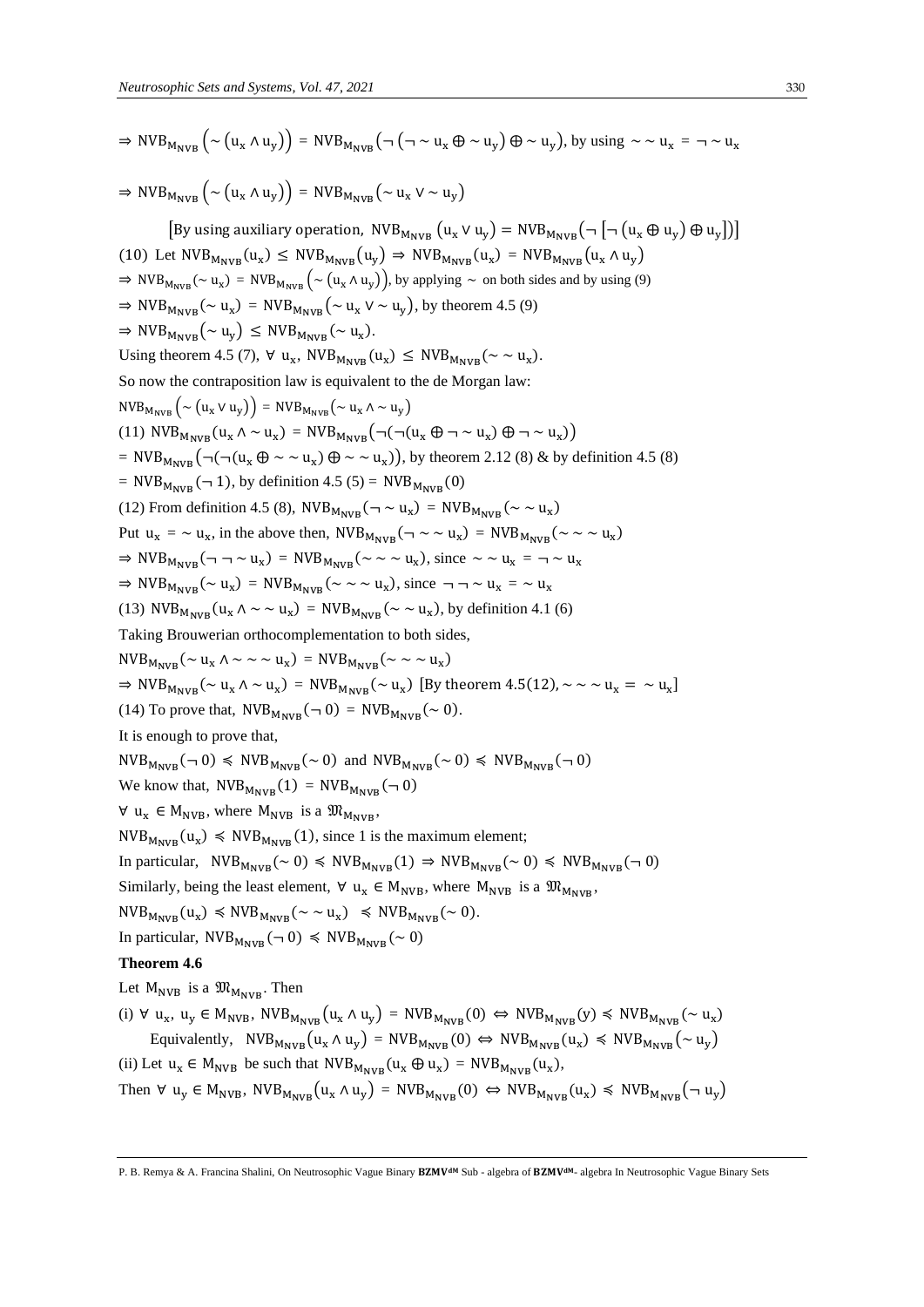### **Proof**

(i) Assume  $(u_x \wedge u_y) = 0$ . Now, NVB<sub>M<sub>NVB</sub>(u<sub>y</sub>  $\Lambda \sim u_x$ ) = NVB<sub>M<sub>NVB</sub></sub>((u<sub>y</sub>  $\Lambda \sim u_x$ )  $\vee$  0), since in any lattice (u<sub>x</sub>  $\vee$  0) = u<sub>x</sub></sub>  $\Rightarrow$  NVB<sub>MNVB</sub>(u<sub>y</sub>  $\wedge \sim u_x$ )=NVB<sub>M<sub>NVB</sub>((u<sub>y</sub>  $\wedge \sim u_x$ )  $\vee$  (u<sub>y</sub>  $\wedge \sim u_y$ )),</sub> by a result  $(u_v \wedge \sim u_v) = 0$ , of BZMV<sup>dM</sup> algebra = NVB<sub>M<sub>NVB</sub>  $(u_y \wedge (\sim u_x \vee \sim u_y))$ , by theorem 4.5 (9) = NVB<sub>M<sub>NVB</sub>  $(u_y \wedge \sim (u_x \wedge u_y))$ , by theorem 4.5 (9)</sub></sub> = NVB<sub>MNVB</sub> $(u_v \wedge \sim 0)$  [by assumption]  $= NVB_{M_{NVR}}(u_y) = NVB_{M_{NVR}}(u_y \wedge 1)$ , since  $\sim 0 = -1$ = NVB<sub>MNVB</sub>(u<sub>y</sub>), [since in any lattice  $(y \wedge 1) = y \Rightarrow NVB_{M_{NVR}}(y \wedge 1) = NVB_{M_{NVR}}(y)$ ]  $\Rightarrow$  NVB<sub>MNVB</sub>( $u_y$ )  $\leq$  NVB<sub>MNVB</sub>( $\sim$  u<sub>x</sub>) Conversely, suppose  $NVB_{M_{NVB}}(y) \leq NVB_{M_{NVB}}(\sim u_x)$  then  $NVB_{M_{NVB}}(u_x \wedge y)$ = NVB<sub>M<sub>NVB</sub>  $(u_x \wedge (u_y \wedge \sim u_x))$  = NVB<sub>M<sub>NVB</sub>  $(u_y \wedge (u_x \wedge \sim u_x))$ , by associativity</sub></sub>  $= NVB_{M_{NVP}}(u_v \wedge 0)$  [by theorem 4.5 (11)] = NVB<sub>M<sub>NVB</sub> (0), since in any lattice  $(u_y \wedge 0) = u_y$ </sub> Equivalently,  $NVB_{M_{NVB}}(u_x \wedge u_y) = NVB_{M_{NVB}}(0) \Leftrightarrow NVB_{M_{NVB}}(u_x) \leq NVB_{M_{NVB}}(\sim u_y)$ , can be proved (ii) Suppose  $NVB_{M_{NVB}}(u_x) = NVB_{M_{NVB}}(u_x \oplus u_x)$ . Then,  $NVB_{M_{NVB}}(u_x \odot u_x) = NVB_{M_{NVB}}(u_x \wedge u_y)$ . Thus we got,  $NVB_{M_{NVB}}(u_x) \leq NVB_{M_{NVB}}(\neg u_y)$  iff  $NVB_{M_{NVB}}(u_x \wedge u_y) = NVB_{M_{NVB}}(0)$ **Theorem 4. 7**  In a  $\mathfrak{M}_{M_{\text{NVB}}}$  the following holds :  $NVB_{M_{NVB}}(\sim \sim u_x) = NVB_{M_{NVB}}(u_x) \Leftrightarrow NVB_{M_{NVB}}(\sim u_x \oplus u_x) = NVB_{M_{NVB}}(1)$  $\Leftrightarrow$  NVB<sub>M<sub>NVB</sub>(u<sub>x</sub>)  $\oplus$  u<sub>x</sub>) = NVB<sub>M<sub>NVB</sub>(u<sub>x</sub>)</sub></sub> **Proof**  Assume  $\sim \sim u_x = u_x$ . Then,  $NVB_{M_{NVB}}(\sim \sim u_x) = NVB_{M_{NVB}}(u_x)$ , Definition 4.1 (6)  $\Rightarrow$  NVB<sub>M<sub>NVB</sub>( $u_x \oplus \sim u_x$ ) = NVB<sub>M<sub>NVB</sub>( $\sim \sim u_x$ )</sub></sub>  $\Rightarrow$  NVB<sub>MNVB</sub>( $u_x \oplus u_x$ ) = NVB<sub>MNVB</sub>( $u_x$ ) Again, from definition 4.1 (5)  $\Rightarrow$  NVB<sub>MNVB</sub>( $\sim u_x \oplus \sim \sim u_x$ ) = NVB<sub>MNVB</sub>( $\sim 0$ )  $\Rightarrow$  NVB<sub>MNVB</sub>( $\sim u_x \oplus u_x$ ) = NVB<sub>MNVB</sub>(1) Assume,  $NVB_{M_{NVB}}(u_x \oplus u_x) = NVB_{M_{NVB}}(u_x)$ . Then by theorem 4.6 (ii), since  $\neg u_x \in \mathfrak{M}_{M_{NVB}}$  and  $(u_x \wedge \neg u_x) = 0 \Rightarrow \text{NVB}_{M_{\text{NVB}}}(u_x \wedge \neg u_x) = \text{NVB}_{M_{\text{NVB}}}(0) \Rightarrow \text{NVB}_{M_{\text{NVB}}}(\neg u_x) \le \text{NVB}_{M_{\text{NVB}}}(\sim u_x)$  $\Rightarrow$  NVB<sub>M<sub>NVB</sub>( $\neg \sim u_x$ )  $\leq$  NVB<sub>M<sub>NVB</sub>( $\sim \sim u_x$ ), by putting  $u_x = \sim u_x$ </sub></sub>  $\Rightarrow$  NVB<sub>MNVB</sub>( $\sim \sim u_x$ ) = NVB<sub>MNVB</sub>( $u_x$ ) Under condition  $NVB_{M_{NVB}} (\sim u_x \oplus u_x) = NVB_{M_{NVB}}(1)$ , it is clear that,  $NVB_{M_{NVB}}(u_x \wedge \sim \sim u_x) = NVB_{M_{NVB}}(\sim \sim u_x) \Rightarrow NVB_{M_{NVB}}(\sim \sim u_x) \leq NVB_{M_{NVB}}(u_x).$ In fact,  $NVB_{M_{NVB}}(u_x \wedge \sim u_x) = NVB_{M_{NVB}}(\neg \neg (\neg (u_x \oplus \neg \sim \sim u_x) \oplus \neg \sim \sim u_x])$  [Using definition of ∧] =  $NVB_{M_{NVB}}(\neg \neg (\alpha_x \oplus \neg \neg \sim \alpha_x) \oplus \neg \neg \sim \alpha_x])$ , [since  $\neg \sim \alpha_x = \sim \alpha_x$ ] = NVB<sub>M<sub>NVB</sub>( $\neg$ [ $\neg$ ( $u_x \oplus \sim u_x$ ) $\oplus \sim u_x$ ]), [since  $\neg \neg u_x = u_x$ ]</sub> = NVB<sub>M<sub>NVB</sub> $(\neg$  (0  $\oplus \sim u_x)$ )</sub>

P. B. Remya & A. Francina Shalini, On Neutrosophic Vague Binary BZMV<sup>dM</sup> Sub - algebra of BZMV<sup>dM</sup>- algebra In Neutrosophic Vague Binary Sets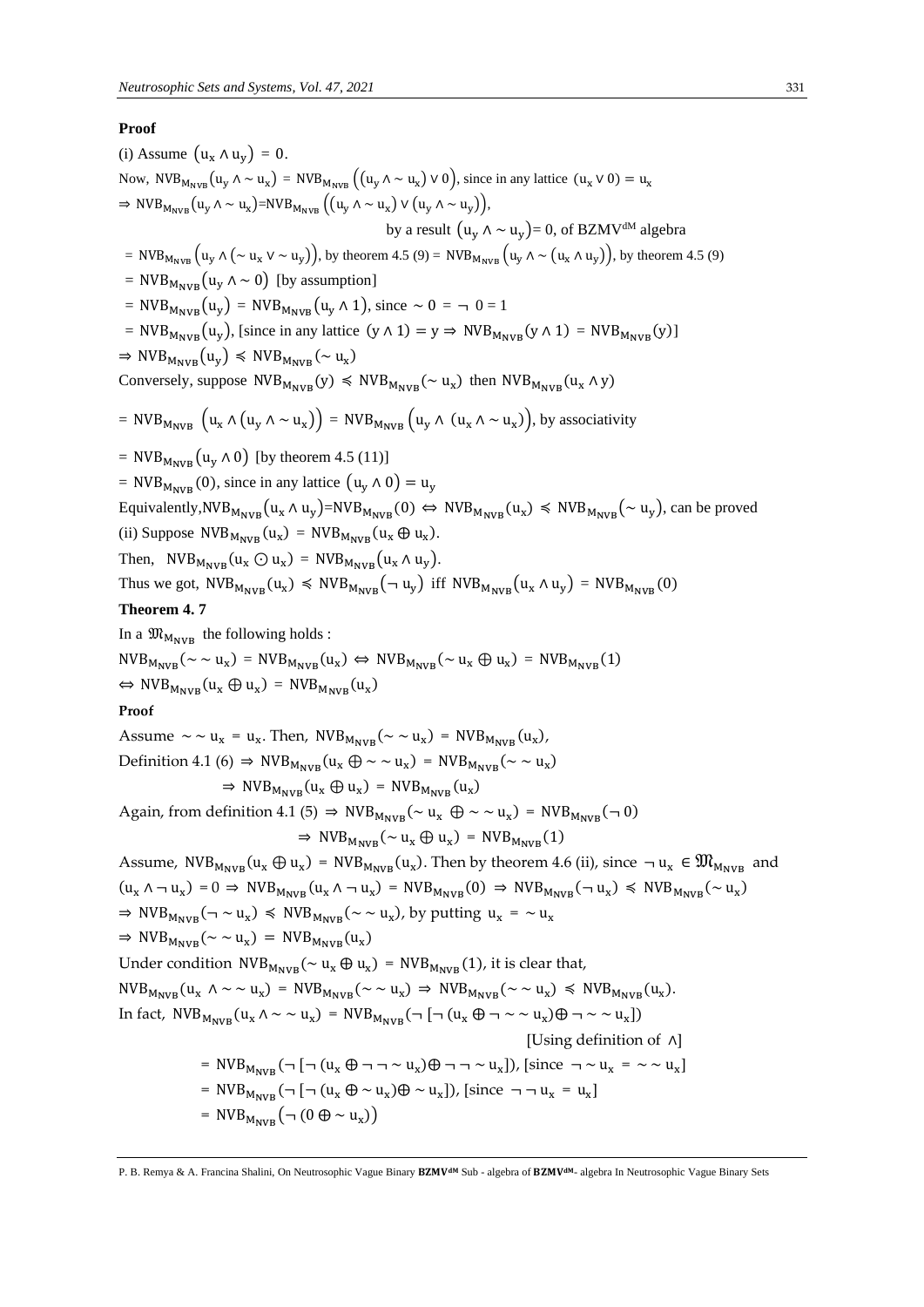= NVB<sub>MNVB</sub> $(\neg (\sim u_x \oplus 0))$ , [by theorem 4.5 (1)] =  $NVB_{M_{NVB}}(\neg \sim u_x)$ , [by definition 4.1 (2)] = NVB<sub>M<sub>NVB</sub>( $\sim \sim u_x$ ). [since  $\neg \sim u_x = \sim \sim u_x$ ]</sub>

Similarly, we get,  $\text{NVB}_{M_{\text{NVB}}}(u_x) = \text{NVB}_{M_{\text{NVB}}}(\sim \sim u_x)$ . Hence proved.

### **Theorem 4.8**

Let  $M_{NVB}$  be a  $\mathfrak{M}_{M_{NVB}}$ ; then for any  $u_x$ ,  $u_y$ ,  $u_z \in M_{NVB}$ ,  $NVB_{M_{NVB}}((u_x \oplus u_y) \wedge u_z) = NVB_{M_{NVB}}(0)$  iff  $NVB_{M_{NVB}}(u_x \wedge u_z) = NVB_{M_{NVB}}(0)$  and  $NVB_{M_{NVB}}(u_y \wedge u_z) = NVB_{M_{NVB}}(0)$ 

### **Proof**

Suppose,  $NVB_{M_{NVB}}((u_x \oplus u_y) \wedge u_z) = NVB_{M_{NVB}}(0)$  $\Rightarrow$  NVB<sub>M<sub>NVB</sub></sub>( $u_x \wedge u_z$ )  $\leq$  NVB<sub>M<sub>NVB</sub></sub>( $(u_x \oplus u_y) \wedge u_z$ ) = NVB<sub>M<sub>NVB</sub>(0) and</sub>  $NVB_{M_{NVB}}(u_y \wedge u_z) \leq NVB_{M_{NVB}}((u_x \oplus u_y) \wedge u_z) = NVB_{M_{NVB}}(0)$ , by theorem 4.6  $\Rightarrow$  NVB<sub>MNVB</sub>(u<sub>x</sub>  $\wedge$  u<sub>z</sub>) = NVB<sub>MNVB</sub>(0) = NVB<sub>MNVB</sub>(u<sub>y</sub>  $\wedge$  u<sub>z</sub>), trivial Conversely, let  $NVB_{M_{NVB}}(u_x \wedge u_z) = NVB_{M_{NVB}}(0)$  and  $NVB_{M_{NVB}}(u_y \wedge u_z) = NVB_{M_{NVB}}(0)$ .  $NVB_{M_{NVB}}(u_x \wedge \neg u_z) = NVB_{M_{NVB}}(\neg u_z) = NVB_{M_{NVB}}(u_y \wedge \neg u_z).$ So,  $NVB_{M_{NVR}}((u_x \oplus u_y) \oplus u_z) = NVB_{M_{NVR}}(u_x \oplus (u_y \oplus u_z)),$  by definition 4.5 (2) = NVB<sub>M<sub>NVB</sub></sub>( $u_x \oplus -u_z$ ) = NVB<sub>M<sub>NVB</sub> ( $-u_z$ ), from assumption</sub> ∴ NVB<sub>M<sub>NVB</sub></sub>  $((u_x \oplus u_y) \wedge u_z) = \text{NVB}_{M_{\text{NVB}}}(\neg \Box (u_x \oplus \neg \sim \neg u_x) \oplus \neg \neg \sim u_x])$  $= NVB_{M_{NVB}}((u_x \oplus u_y) \oplus \neg u_z) \odot \neg u_z) = NVB_{M_{NVB}}(0 \odot \neg u_z) = NVB_{M_{NVB}}(u_x \odot 0) = NVB_{M_{NVB}}(0)$ 

### **5. Ideals in Neutrosophic Vague Binary subalgebra**

Concept of ideal with three different kinds are developed in this section

### **Definition 5.1** (NVB **BZMV<sup>dM</sup>**- ideal)

Let  $M_{NVB}$  be a  $\mathfrak{M}_{M_{NVR}}$  and  $I_{NVB}$  be a nonempty subset of  $M_{NVB}$ . Then  $I_{NVB}$  is a neutrosophic vague binary BZMV<sup>dM</sup>- ideal (NVB − BZMV<sup>dM</sup> ideal) if the following inequalities got satisfied:

- (i)  $NVB_{I_{NVB}}(0) \geq NVB_{I_{NVB}}(u_x)$ ;  $\forall u_x \in I_{NVB}$
- (ii)  $NVB_{I_{NVB}}(u_x \oplus u_y) \geq r \min \{NVB_{I_{NVB}}(u_x), NVB_{I_{NVB}}(u_y)\}; \forall u_x, u_y \in I_{NVB}$
- (iii)  $NVB_{I_{NVB}}(u_y) \geq r \min \{NVB_{I_{NVB}}(u_x), NVB_{I_{NVB}}(u_y \leq u_x)\}; \forall u_x, u_y \in I_{NVB}$

### **Definition 5.2** (prime ideal,  $\sim$  ideal, normal ideal of a NVB BZMV<sup>dM</sup> – subalgebra)

Let  $M_{NVB}$  be a  $\mathfrak{M}_{M_{NVR}}$  and  $I_{NVB}$  be a NVB BZMV<sup>dM</sup>- ideal of  $M_{NVB}$ .  $I_{NVB}$  is called,

(i) a neutrosophic vague binary BZMV<sup>dM</sup>- prime ideal (NVB BZMV<sup>dM</sup> – prime ideal) of  $M_{NVR}$ 

 $\Leftrightarrow$  {NVB<sub>I<sub>NVB</sub></sub>( $u_x \odot \neg u_y$ )  $\in M_{NVB}$  or  $NVB_{I_{NVB}}(\neg u_x \odot u_y) \in M_{NVB}$ ;  $\forall u_x, u_y \in M_{NVB}$ 

(ii) a neutrosophic vague binary BZMV<sup>dM</sup>  $\sim$  ideal (NVB BZMV<sup>dM</sup>  $\sim$  ideal) of M<sub>NVB</sub> if it satisfies:

 $NVB_{I_{NVB}}$   $(\sim \sim u_x \odot \sim \neg u_y \in I_{NVB}) \geq NVB_{I_{NVB}}(u_x \odot u_y)$ ;  $\forall u_x, u_y \in M_{NVB}$ 

(iii) a neutrosophic vague binary BZMV<sup>dM</sup> normal ideal (NVB BZMV<sup>dM</sup> normal ideal) of  $M_{NVR}$  whenever

 $NVB_{I_{NVR}}(\neg u_x \bigcirc u_y) \geq NVB_{I_{NVR}}(\sim u_x \bigcirc u_y)$  and  $NVB_{I_{NVB}}(\neg u_x \bigcirc u_y) \leq NVB_{I_{NVB}}(\sim u_x \bigcirc u_y)$ 

i.e.,  $NVB_{I_{NVB}}(\neg u_x \odot u_y) \Leftrightarrow NVB_{I_{NVB}}(\sim u_x \odot u_y), \forall u_x, u_y \in M_{NVB}$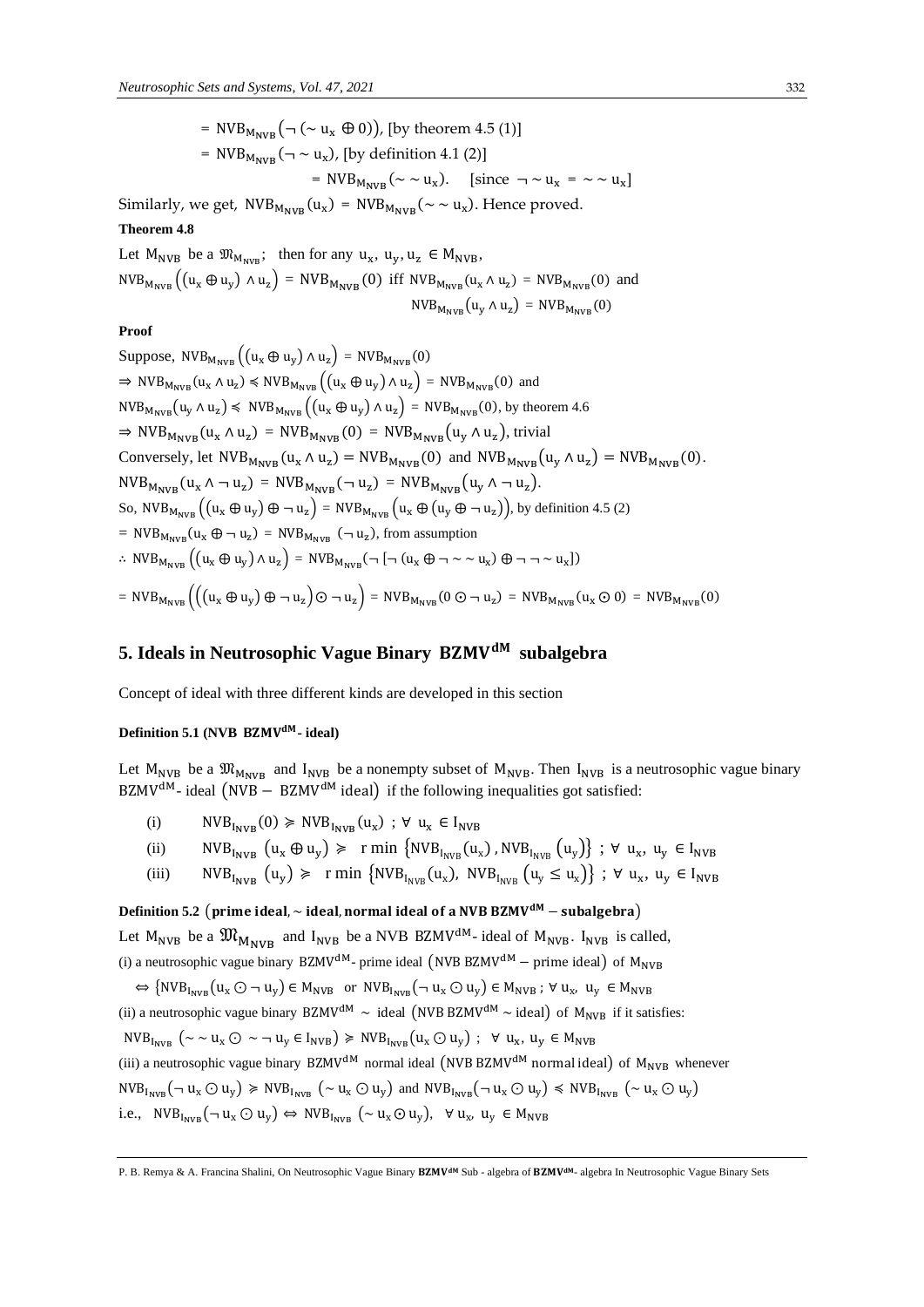#### **Theorem 5.3**

$$
I_{\text{NVB}} \text{ is a NVB BZMV}^{\text{dM}} - p \text{ ideal of } \mathfrak{M}_{\text{M}_{\text{NVB}}} \Longleftrightarrow \begin{cases} \text{NVB}_{\text{I}_{\text{NVB}}}(u_x) > \text{NVB}_{\text{I}_{\text{NVB}}}(u_x \land u_y) \\ \text{or} \\ \text{NVB}_{\text{I}_{\text{NVB}}}(u_y) > \text{NVB}_{\text{I}_{\text{NVB}}}(u_x \land u_y) \end{cases}
$$

#### **Proof**

Assume  $I_{NVR}$  is a NVB BZMV<sup>dM</sup> – p ideal of  $\mathfrak{M}_{M_{NVP}}$ ⇒ {  $NVB_{I_{NVB}}(u_x \odot \neg u_y) \ge r \min \{NVB_{M_{NVB}}(u_x), NVB_{M_{NVB}}(u_y)\}; \forall u_x, u_y \in M_{NVB}$  $\overline{or}$  $NVB_{I_{NVB}}(\neg u_x \odot u_y) \ge r \min \{NVB_{M_{NVB}}(u_x), NVB_{M_{NVB}}(u_y)\}; \forall u_x, u_y \in M_{NVB}$ Without loss of generality, consider  $NVB_{I_{NVB}}(-u_x \odot u_y) \ge r \min \{NVB_{M_{NVB}}(u_x), NVB_{M_{NVB}}(u_y)\}\$  $NVB_{I_{NVB}}(u_x \wedge u_y) = NVB_{I_{NVB}}(u_y \wedge u_x)$  [using commutativity of  $\wedge$ ]  $= NVB_{I_{NVB}}(u_y \odot (u_x \oplus \neg u_y))$  [by using  $(u_a \wedge u_b) = u_a \odot (u_b \oplus \neg u_a)$ ]  $= NVB_{I_{NVB}} \left( \neg \left( \neg u_y \oplus \neg (u_x \oplus \neg u_y) \right) \right)$  [by using  $(u_a \odot u_b) = \neg (\neg u_a \oplus \neg u_b)$ ]  $= NVB_{I_{NVB}} \left( \neg \left( \neg u_y \oplus \neg (\neg u_y \oplus u_x) \right) \right)$  [by commutativity of  $\bigoplus$ ]  $= NVB_{I_{NVB}} \left( \neg \left( \neg u_y \oplus \neg (\neg u_y \oplus \neg \neg u_x) \right) \right)$  [since  $\neg \neg u_x = u_x$ ]  $= NVB_{I_{NVB}} \left( \neg \left( \neg u_y \oplus (u_y \odot \neg u_x) \right) \right)$  [since  $\neg \left( \neg u_y \oplus \neg \neg u_x \right) = (u_y \odot \neg u_x) \in I_{NVB}$  $NVB_{I_{NVB}}\left(\neg \left(\neg u_y \oplus (u_y \odot \neg u_x)\right)\right) \geq NVB_{I_{NVB}}(u_x \wedge u_y)$  and  $\text{NVB}_{I_{\text{NVB}}}(\neg u_x \bigodot u_y) \ge \text{r min}\left\{\text{NVB}_{M_{\text{NVB}}}(\mathsf{u}_x), \text{NVB}_{M_{\text{NVB}}}(\mathsf{u}_y)\right\}$  $\Rightarrow$  NVB<sub>INVB</sub>  $\left(\neg \left(\neg u_y \oplus (u_y \odot \neg u_x)\right) \oplus (\neg u_x \odot u_y)\right) \in I_{NVB}$  $\Rightarrow$  NVB<sub>INVB</sub>  $(\neg(\neg u_y \oplus (u_y \odot \neg u_x)) \oplus (u_y \odot \neg u_x)) \in I_{\text{NVB}}$ Hence,  $NVB_{I_{NVR}} (u_{\nu} \vee (u_{\nu} \odot \neg u_{\nu})) \in I_{NVB} \Rightarrow NVB_{I_{NVR}} (u_{\nu}) \in I_{NVB}$ , since  $(u_{\nu} \odot \neg u_{\nu}) \leq u_{\nu}$ ∴ NVB<sub>INVB</sub> $(u_y)$  ≽ NVB<sub>INVB</sub> $(\neg u_x \odot u_y)$ Similarly, if  $NVB_{I_{NVB}}(\neg u_y \bigodot u_x) \in I_{NVB} \Rightarrow NVB_{I_{NVB}}(u_x) \in I_{NVB}$  $\Rightarrow$  NVB<sub>INVB</sub>( $u_x$ )  $\geq$  NVB<sub>INVB</sub>( $\neg$   $u_y \odot u_x$ ) Conversely,  $NVB_{I_{NVR}}((\neg u_x \odot u_y) \wedge (u_x \odot \neg u_y)) = NVB_{I_{NVR}}(0) \in I_{NVB}$ [from definition of NVB BZMV<sup>dM</sup> ideal]  $\Rightarrow$  NVB<sub>INVB</sub>( $\neg u_x \bigodot u_y$ )  $\in$  I<sub>NVB</sub> or NVB<sub>INVB</sub>( $u_x \bigodot \neg u_y$ )  $\in$  I<sub>NVB</sub>  $\Rightarrow$  I<sub>NVB</sub> is a NVB BZMV<sup>dM</sup> prime ideal of  $\mathfrak{M}_{M_{\text{NNR}}}$ **Theorem 5.4** Let I<sub>NVB</sub> be an NVB ideal of a neutrosophic vague binary BZMV<sup>dM</sup> – subalgebra  $\mathfrak{M}_{M_{\text{NNVD}}}$  and  $\sim \sim u_x = u_x$  for all  $u_x \in M_{NVB}$ . Then the following conditions are equivalent : (1)  $I_{NVR}$  is a NVB BZMV<sup>dM</sup> normal ideal (2)  $I_{NVR}$  is a NVB BZMV<sup>dM</sup> ~ ideal (3)  $NVB_{I_{NVB}}$  (~  $u_x$ )  $\in I_{NVB}$   $\Leftrightarrow$   $NVB_{I_{NVB}}$  ( $\neg u_x$ )  $\in I_{NVB}$ 

P. B. Remya & A. Francina Shalini, On Neutrosophic Vague Binary BZMV<sup>dM</sup> Sub - algebra of BZMV<sup>dM</sup>- algebra In Neutrosophic Vague Binary Sets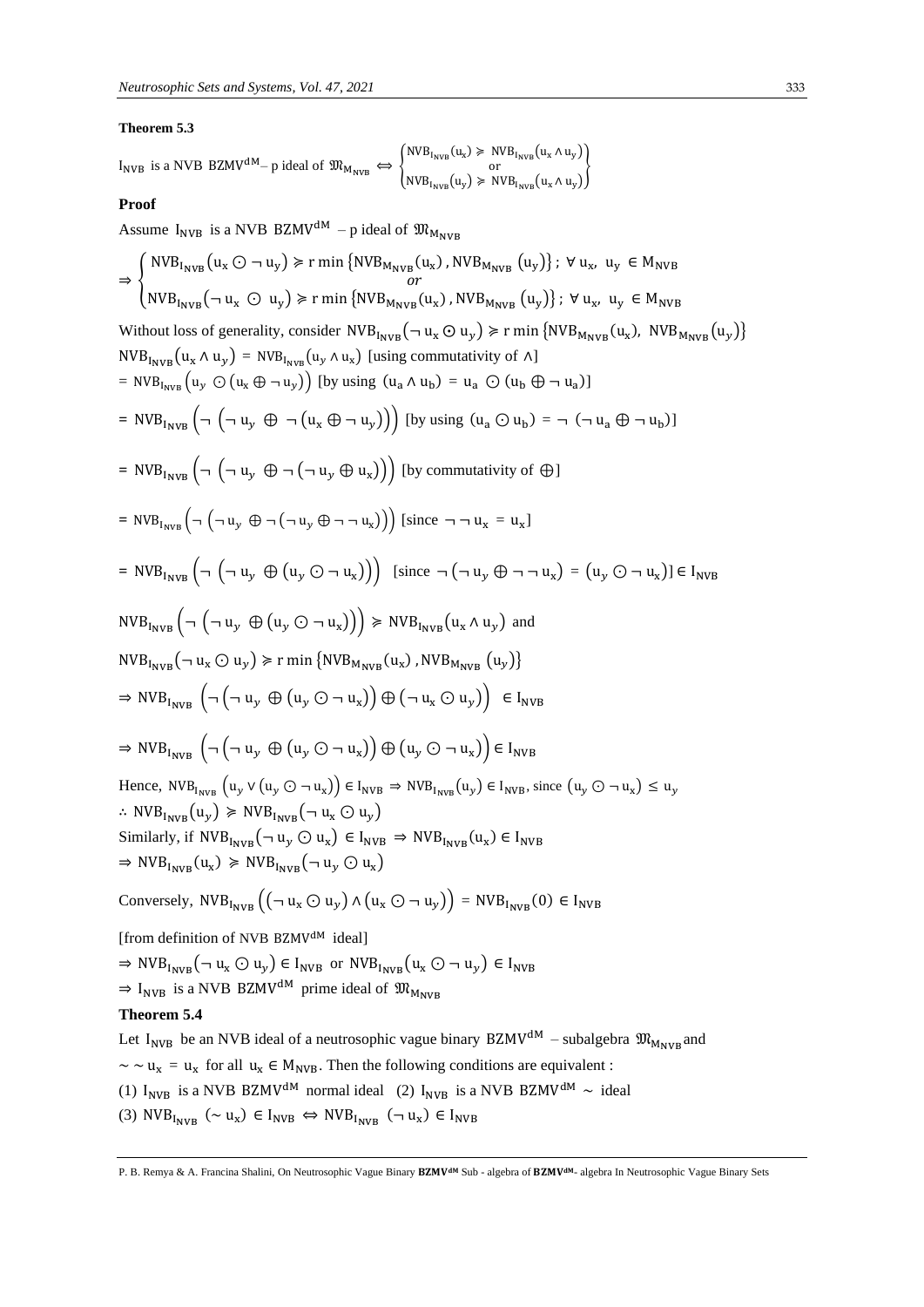### **Proof**

 $(1) \Rightarrow (2)$ Let  $I_{NVB}$  is a NVB BZMV<sup>dM</sup>- normal ideal of  $\mathfrak{M}_{M_{NVB}}$ Then,  $\forall$  u<sub>x</sub>, u<sub>y</sub>  $\in M_{\text{NVB}}$ , NVB<sub>M<sub>NVB</sub>  $(u_x \odot u_y) \in I_{\text{NVB}}$ </sub>  $\Rightarrow$  NVB<sub>MNVB</sub>( $\neg$  $\neg$   $u_x \odot u_y$ )  $\in$  I<sub>NVB</sub> [by using  $u_x = \neg \neg u_x$ ]  $\Rightarrow$  NVB<sub>M<sub>NVB</sub>( $\sim$   $\sim$   $u_x \odot u_y$ )  $\in$  I<sub>NVB</sub> [by property of BZMV<sup>dM</sup> – subalgebra  $\neg$   $\neg$   $u_x = \sim$   $\neg$   $u_x$ ]</sub>  $\Rightarrow$  NVB<sub>MNVB</sub>( $\sim \neg u_x \odot \sim \neg u_y$ )  $\in$  I<sub>NVB</sub> [since given  $\sim \sim u_x = u_x$ ]  $\Rightarrow$  NVB<sub>MNVB</sub>( $\sim \sim u_v \odot \sim \neg u_x$ )  $\in$  I<sub>NVB</sub> [by commutativity] ∴ NVB<sub>MNVB</sub>(~ ~ u<sub>y</sub> ⊙ ~ ¬ u<sub>x</sub>) ≥ NVB<sub>MNVB</sub>(u<sub>x</sub> ⊙ u<sub>y</sub>), ∀ u<sub>x</sub>, u<sub>y</sub> ∈ M<sub>NVB</sub>  $\Rightarrow$  I<sub>NVB</sub> is a neutrosophic vague binary BZMV<sup>dM</sup>  $\sim$  ideal of M<sub>NVB</sub>[by definition 5.2 (ii)]  $(2) \Rightarrow (1)$ Let I<sub>NVB</sub> be a neutrosophic vague binary BZMV<sup>dM</sup>  $\sim$  ideal. Then,  $\forall$   $u_x$ ,  $u_y \in M_{NVB}$ ,  $NVB_{M_{NVB}}$  $(\neg u_x \bigcirc u_y) \in I_{NVB}$  $\Rightarrow$  NVB<sub>M<sub>NVB</sub>(~ ¬ (¬ u<sub>x</sub>)  $\odot$  ~ ~ u<sub>y</sub>)  $\in$  I<sub>NVB</sub>  $\Rightarrow$  NVB<sub>M<sub>NVB</sub>(~ ( ¬ ¬ u<sub>x</sub>)  $\odot$  ~ ~ u<sub>y</sub>)  $\in$  I<sub>NVB</sub></sub></sub>  $\Rightarrow$  NVB<sub>M<sub>NVB</sub>( $\sim$  u<sub>x</sub>  $\odot$  u<sub>y</sub>)  $\in$  I<sub>NVB</sub>  $\Rightarrow$  NVB<sub>M<sub>NVB</sub>( $\sim$   $\lnot$  ( $\sim$  u<sub>x</sub>)  $\odot$   $\sim$   $\sim$  u<sub>y</sub>)  $\in$  I<sub>NVB</sub></sub></sub>  $\Rightarrow$  NVB<sub>M<sub>NVB</sub>(~ (¬ ~ u<sub>x</sub>)  $\odot \sim$  ~ u<sub>y</sub>)  $\in$  I<sub>NVB</sub>  $\Rightarrow$  NVB<sub>M<sub>NVB</sub>(~ ~ ~ u<sub>x</sub>  $\odot \sim$  ~ u<sub>y</sub>)  $\in$  I<sub>NVB</sub>, since [¬ ~ u<sub>x</sub> = ~ ~ u<sub>x</sub>]</sub></sub>  $\Rightarrow$  NVB<sub>M<sub>NVB</sub>( $\neg (\sim \sim u_x) \odot \sim \sim u_y$ )  $\in I_{NVB}$ </sub>  $\Rightarrow$  NVB<sub>MNVB</sub>( $\neg u_x \bigcirc u_y$ )  $\in$  I<sub>NVB</sub>, so I<sub>NVB</sub> is a NVB BZMV<sup>dM</sup> normal ideal of M<sub>NVB</sub>.  $(1) \Rightarrow (3)$ Let  $I_{NVR}$  be a NVB BZMV<sup>dM</sup> normal ideal of M<sub>NVB</sub>  $\Rightarrow$  NVB<sub>INVB</sub>( $\neg u_x \odot u_y$ )  $\Leftrightarrow$  NVB<sub>INVB</sub> ( $\sim u_x \odot u_y$ ),  $\neg u_x$ ,  $u_y \in M_{NVB}$  $\Rightarrow$  NVB<sub>INVB</sub>( $\neg u_x \bigcirc 1$ )  $\Leftrightarrow$  NVB<sub>INVB</sub> ( $\sim u_x \bigcirc 1$ ),  $\forall u_x, u_y \in M_{NVB}$  [by putting  $u_y = 1$ ]  $\Rightarrow$  NVB<sub>INVB</sub>(¬(¬¬ u<sub>x</sub> ⊕ ¬ 1))  $\Leftrightarrow$  NVB<sub>INVB</sub>(¬(¬ ~ u<sub>x</sub> ⊕ ¬ 1)),  $\forall$  u<sub>x</sub>, u<sub>y</sub> ∈ M<sub>NVB</sub> [by definition of ⊙]  $\Rightarrow$  NVB<sub>INVB</sub>(¬(¬¬ u<sub>x</sub> ⊕ 0))  $\Leftrightarrow$  NVB<sub>INVB</sub> (¬(¬ ~ u<sub>x</sub> ⊕ 0)), ∀ u<sub>x</sub>, u<sub>y</sub> ∈ M<sub>NVB</sub>  $\Rightarrow$  NVB<sub>I<sub>NVB</sub>(¬(¬¬ u<sub>x</sub>))  $\Leftrightarrow$  NVB<sub>I<sub>NVB</sub> (¬(¬ ~ u<sub>x</sub>)),  $\forall$  u<sub>x</sub>, u<sub>y</sub>  $\in$  M<sub>NVB</sub> [since (u<sub>x</sub>  $\oplus$  0) = u<sub>x</sub>]</sub></sub>  $\Rightarrow$  NVB<sub>INVB</sub>( $\neg$   $\neg$ ( $\neg$   $u_x$ ))  $\Leftrightarrow$  NVB<sub>INVB</sub> ( $\neg$   $\neg$   $(u_x)$ ),  $\nforall$   $u_x$ ,  $u_y \in M_{NVB}$  $\Rightarrow$  NVB<sub>I<sub>NVB</sub>( $\neg u_x$ )  $\Leftrightarrow$  NVB<sub>I<sub>NVB</sub> ( $\sim u_x$ ),  $\forall u_x$ ,  $u_y \in M_{NVB}$  [since  $\neg \neg (u_x) = u_x$ ]</sub></sub>  $(3) \Rightarrow (1)$ Suppose,  $NVB_{I_{NVB}}$  ( $\sim u_x$ )  $\in I_{NVB}$   $\Leftrightarrow NVB_{I_{NVB}}$  ( $\neg u_x$ )  $\in I_{NVB}$  $NVB_{I_{NVB}}(\sim u_x \odot u_y) \in I_{NVB} \Leftrightarrow NVB_{I_{NVB}}(\sim u_x \odot \sim \sim u_y) \in I_{NVB}$  [since  $u_y = \sim \sim u_y$ , by definition]  $\Rightarrow$  NVB<sub>INVB</sub>  $(\neg (\neg \sim u_x \oplus \neg u_y)) \in I_{NVB}$  [by definition of  $\bigcirc$ ]  $\Rightarrow$  NVB<sub>INVB</sub>  $(\neg (\sim \sim u_x \oplus \neg u_y)) \in I_{NVB}$  [ $\neg \sim u_x = \sim \sim u_x$ ]  $\Rightarrow$  NVB<sub>I<sub>NVB</sub></sub>  $(\neg(u_x \oplus \sim u_y)) \in I_{NVB}$  [given  $\sim \sim u_x = u_x$ ]  $\Rightarrow$  NVB<sub>I<sub>NVB</sub>  $(\neg(u_x \odot \neg \sim u_y)) \in I_{NVB}$ </sub>  $\Rightarrow$  NVB<sub>INVB</sub>( $\neg u_x \bigodot \neg \sim u_y$ )  $\in$  I<sub>NVB</sub> [by property of  $\bigodot$ ] $\Rightarrow$  NVB<sub>I<sub>NVB</sub>( $\neg u_x \bigodot \sim \sim u_y$ )  $\in$  I<sub>NVB</sub> [ $\neg \sim u_y = \sim \sim u_y$ ]</sub>  $\Rightarrow$  NVB<sub>INVB</sub>( $\neg u_x \bigcirc u_y$ )  $\in$  I<sub>NVB</sub> [by using the given property  $\sim \sim u_x = u_x$ ].  $\therefore$  I<sub>NVB</sub> is a NVB BZMV<sup>dM</sup>- ideal

### **6. Direct sum of neutrosophic vague binary – subalgebra**

In this section, a method is provided as a theorem to obtain a NVB  $BZMV^{dM}$  - subalgebra by joining two NVB BZMV<sup>dM</sup> - subalgebras having  $\{0, 1\}$  as common elements.

P. B. Remya & A. Francina Shalini, On Neutrosophic Vague Binary BZMV<sup>aM</sup> Sub - algebra of BZMV<sup>aM</sup>- algebra In Neutrosophic Vague Binary Sets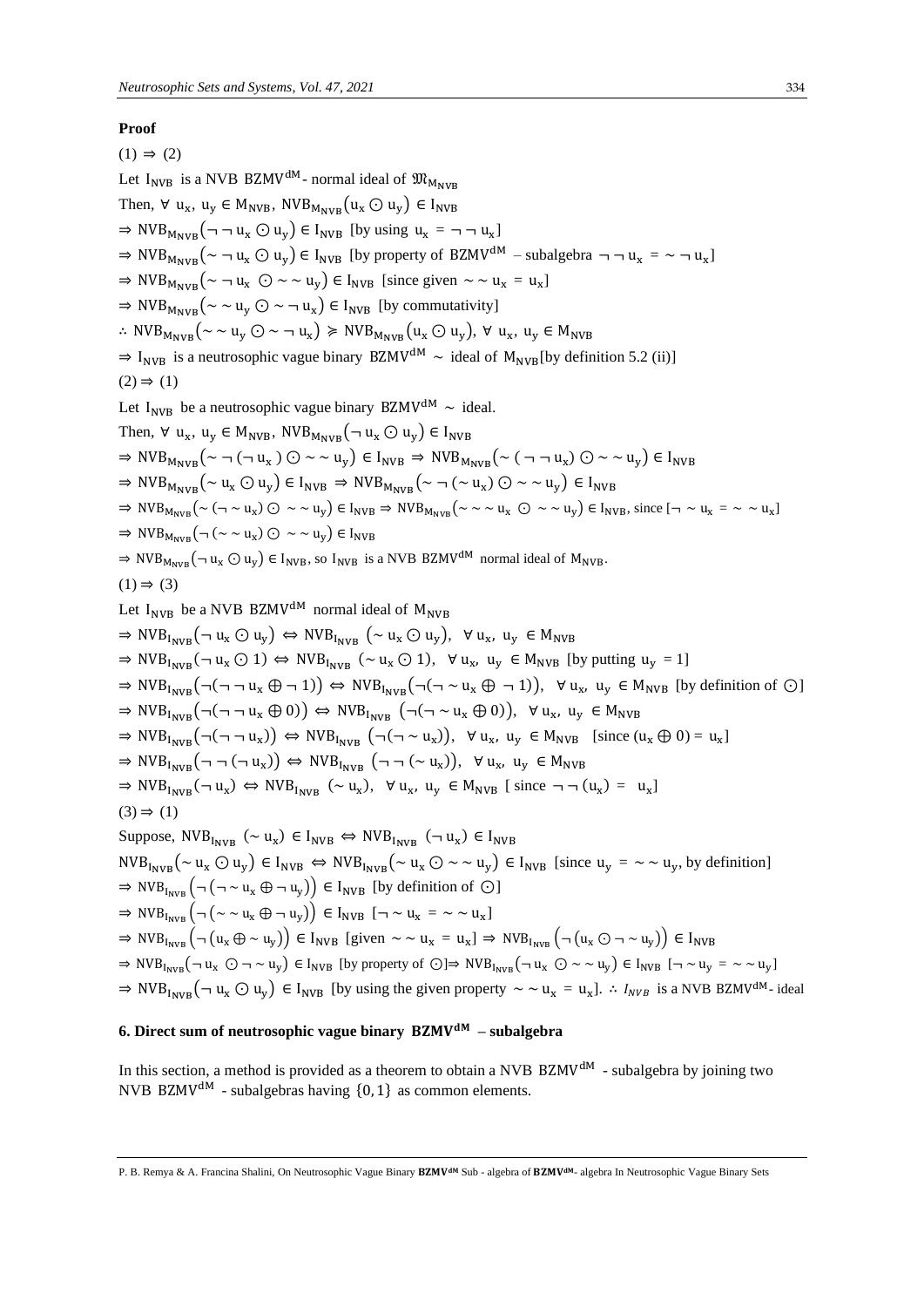### **Theorem 6.1**

Let  $\mathfrak{M}_{M_{\text{NVB}}} = \langle U^{\mathfrak{M}_{\text{MNB}}}$ ,  $\oplus_1$ ,  $\neg_1$ ,  $\sim_1$ , 0, 1) and  $\mathfrak{M}_{P_{\text{NVB}}} = \langle U^{\mathfrak{M}_{\text{PNNB}}}$ ,  $\oplus_2$ ,  $\neg_2$ ,  $\sim_2$ , 0, 1) be two NVB BZMV<sup>dM</sup> – subalgebras such that  $(U^{\mathfrak{M}_{M_{NVB}}} \cap U^{\mathfrak{M}_{P_{NVB}}}) = \{0, 1\}$ . Let  $U^{\mathfrak{M}_{W_{NVB}}} = (U^{\mathfrak{M}_{M_{NVB}}} \cup U^{\mathfrak{M}_{P_{NVB}}} )$  and let a binary operation  $\Theta$  be defined on Z as follows:

 $(u_a \ominus u_b) = \{$  $u_a \bigoplus_1 u_b$  if  $u_a$ ,  $u_b \in U^{\mathfrak{M}_{MNVB}}$  $u_a \bigoplus_2 u_b$  if  $u_a$ ,  $u_b \in U^{\mathfrak{M}_{\text{PNVB}}}$ u<sub>a</sub> otherwise  $\neg^{\circledcirc} u_a = \begin{cases} \neg_1 u_a & \text{if } u_a \in U^{\mathfrak{M}_{MNB}} \\ u_a & \text{if } u_a \in U^{\mathfrak{M}_{Bym}} \end{cases}$  $\neg_2 u_a$  if  $u_a \in U^{\mathfrak{M}_{PNVB}}$  $\sim \mathcal{E} \mathbf{u}_{\mathbf{a}} = \begin{cases} \sim_1 \mathbf{u}_{\mathbf{a}} & \text{if } \mathbf{u}_{\mathbf{a}} \in \mathbf{U}^{\mathfrak{M}_{\text{MVB}}} \\ \mathbf{u}_{\mathbf{a}} & \text{if } \mathbf{u}_{\mathbf{a}} \in \mathbf{U}^{\mathfrak{M}_{\text{B}}, \text{sup}} \end{cases}$  $\sim_2$  u<sub>a</sub> if u<sub>a</sub>  $\in$  U<sup>MP</sup>NVB</sup>

Then,  $(U^{\mathfrak{M}_{W_{NVB}}}, \Theta, \neg^{\Theta}, \sim^{\Theta}, 0, 1)$  is a neutrosophic vague binary BZMV<sup>dM</sup> – subalgebra  $\mathfrak{M}_{Z_{NVB}}$ . Here,  $\ominus$  denotes direct sum.

### **Proof**

(1) Let  $u_a$ ,  $u_b \in U^{\mathfrak{M}_{MNVB}}$  and  $u_c \in U^{\mathfrak{M}_{PNVB}}$  $NVB_{M_{NVB}}((u_a \oplus u_b) \oplus u_c) = NVB_{M_{NVB}}((u_a \oplus_1 u_b) \oplus u_c) = NVB_{M_{NVB}}(u_a \oplus_1 u_b)$  $NVB_{M_{NVB}}((u_b \oplus u_c) \oplus u_a) = NVB_{M_{NVB}}(u_b \oplus u_a) = NVB_{M_{NVB}}(u_a \oplus u_b) = NVB_{M_{NVB}}(u_a \oplus u_b)$ (2) Let  $u_a \in U^{\mathfrak{M}_{\text{MNVB}}}$  and  $0 \in U^{\mathfrak{M}_{\text{PNVB}}}$ . NVB<sub>M<sub>NVB</sub>( $u_a \oplus 0$ ) = NVB<sub>M<sub>NVB</sub>( $u_a$ )</sub></sub> Similarly, all the axioms for a  $BZMV^{dM}$ – subalgebra can be verified. **Case (i) :**  $u_a$ ,  $u_b \in U^{\mathfrak{M}_{MNVB}}$ ,  $(\forall u_a, u_b \in U^{\mathfrak{M}_{MNB}})$  $(1)$   $\int_{\alpha}$  inf  $u_v \in (u_a \ominus u_b)$  NVB<sub>MNVB</sub> $(u_v)$  $=\int_{\Omega}$  inf  $u_v \in (u_a \bigoplus_1 u_b)$  NVB<sub>MNVB</sub> $(u_v)$   $\ge$  r min{NVB<sub>MNVB</sub> $(u_a)$ , NVB<sub>MNVB</sub> $(u_b)$ } (2)  $(\forall u_a \in U^{\mathfrak{M}_{\text{MVB}}})$ (i)  $\text{NVB}_{M_{\text{NVB}}}(u_a) \geq \text{NVB}_{M_{\text{NVB}}}(\neg \odot u_a) \Rightarrow \text{NVB}_{M_{\text{NVB}}}(u_a) \geq \text{NVB}_{M_{\text{NVB}}}(\neg_1 u_a)$ (ii)  $NVB_{M_{NVB}}(u_a) \geq NVB_{M_{NVB}}(\sim^\circledcirc u_a) \Rightarrow NVB_{M_{NVB}}(u_a) \geq NVB_{M_{NVB}}(\sim_1 u_a)$  $\left[\text{Since, (U^{\mathfrak{M}_{\text{M}_{\text{N}}}}}, \bigoplus_{1}, \neg_1, \sim_1, 0, 1 \right)$  is a NVB BZMV<sup>dM</sup> – subalgebra $\left]$ **Case (ii)**:  $u_a$ ,  $u_b \in U^{\mathfrak{M}_{PNVB}}$ ,  $(\forall u_a, u_b \in U^{\mathfrak{M}_{PNVB}})$  $(1)$   $\int_{\alpha}$  inf  $u_v \in (u_a \ominus u_b)$  NVB<sub>MNVB</sub> $(u_v)$  $=\int_{\mathcal{L}}$  inf  $u_v \in (u_a \bigoplus_2 u_b)$  NVB<sub>MNVB</sub> $(u_v)$   $\ge$  r min{NVB<sub>MNVB</sub> $(u_a)$ , NVB<sub>MNVB</sub> $(u_b)$ } (2)  $(\forall u_a \in U^{\mathfrak{M}_{P_{NVB}}} )$ (i)  $NVB_{M_{NVB}}(u_a) \geq NVB_{M_{NVB}}(\neg \mathcal{P} u_a) \Rightarrow NVB_{M_{NVB}}(u_a) \geq NVB_{M_{NVB}}(\neg_2 u_a)$ (ii)  $NVB_{M_{NVB}}(u_a) \geq NVB_{M_{NVB}}(\sim^\circledast u_a) \Rightarrow NVB_{M_{NVB}}(u_a) \geq NVB_{M_{NVB}}(\sim_2 u_a)$ [Since,  $\langle U^{\mathfrak{M}_{\text{PNVB}}}$  ,  $\oplus_2$ ,  $\neg_2$  ,  $\sim_2$ , 0, 1) is a NVB BZMV<sup>dM</sup> – subalgebra ] **Case (iii) :**  $\forall$   $u_a \in U^{\mathfrak{M}_{MNP}}$ ,  $u_b \in U^{\mathfrak{M}_{PNVB}}$  or  $u_a \in U^{\mathfrak{M}_{PNVB}}$ ,  $u_b \in U^{\mathfrak{M}_{MNP}}$ 

(1) 
$$
(\forall u_a \in U^{\mathfrak{M}_{\text{MVB}}}, u_b \in U^{\dagger} \text{ or } u_a \in U^{\mathfrak{M}_{\text{PVVB}}}, u_b \in U^{\mathfrak{M}_{\text{MVB}}})
$$
  
\n
$$
\begin{pmatrix}\n\inf_{u_v \in (u_a \ominus u_b)} \text{NVB}_{\text{M}_{\text{NVB}}}(u_v)\n\end{pmatrix} = \begin{pmatrix}\n\inf_{u_v \in (u_a)} \text{NVB}_{\text{M}_{\text{NVB}}}(v)\n\end{pmatrix} \geq r \min\{\text{NVB}_{\text{M}_{\text{NVB}}}(u_a), \text{NVB}_{\text{M}_{\text{NVB}}}(b)\}
$$

Being a unary operation, 2<sup>nd</sup> axiom does not exists.

P. B. Remya & A. Francina Shalini, On Neutrosophic Vague Binary BZMV<sup>dM</sup> Sub - algebra of BZMV<sup>dM</sup>- algebra In Neutrosophic Vague Binary Sets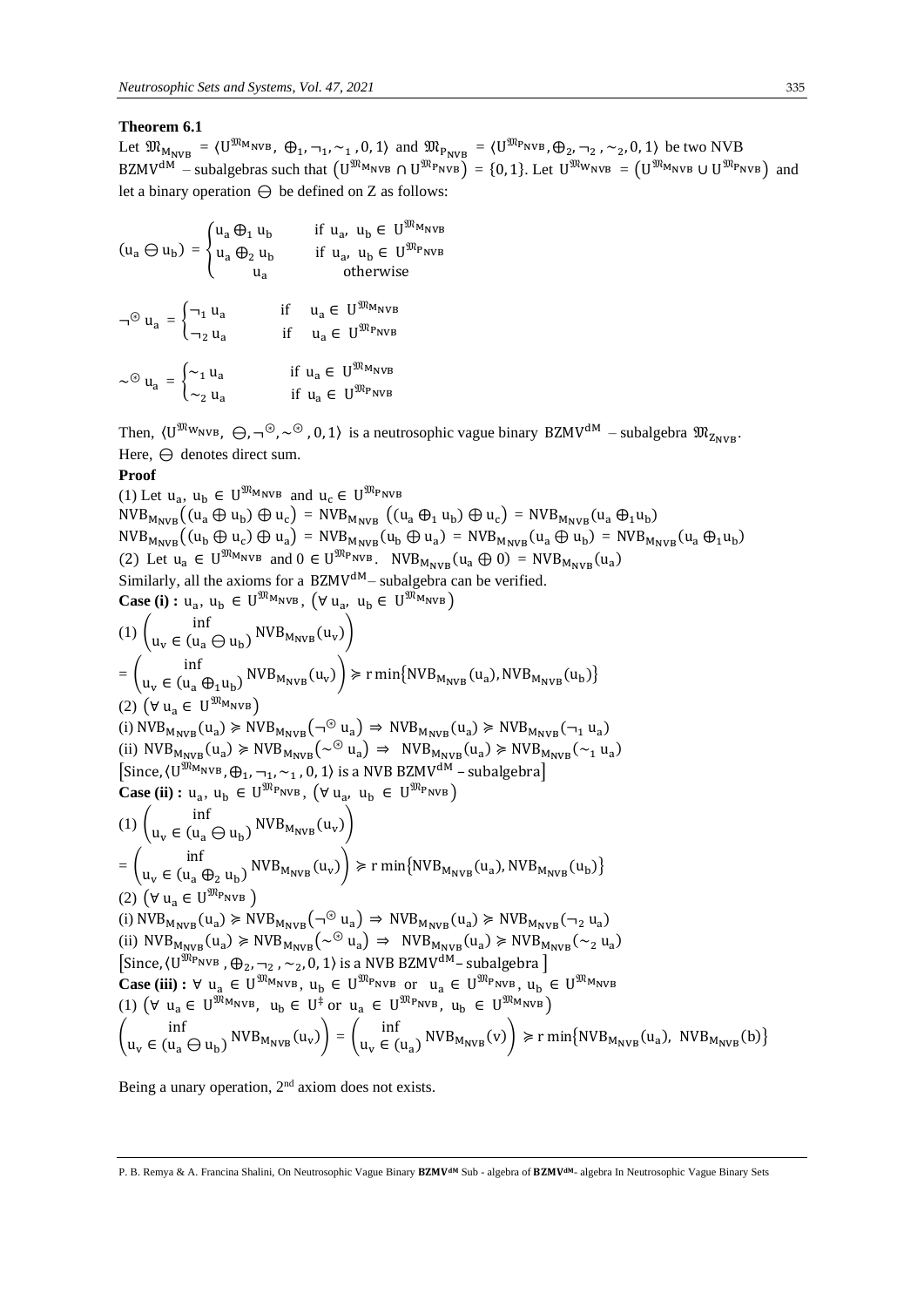Clearly all the conditions for a NVB  $BZMV^{dM}$  – subalgebra is verified. It is clear that combining of two NVB BZMV<sup>dM</sup> – subalgebras, will produce the same.

#### **7. Conclusions**

Binary concept leads us to handle the situations with two universal sets which are found to be common in reallife. In this paper neutrosophic vague binary BZMV<sup>dM</sup> Sub-algebra of BZMV<sup>dM</sup>- algebra is developed. This idea will provide a combined effect of the distributive Brouwer Zadeh lattice with Many –Valued or Multi - Valued algebra when stipulated into the de-Morgan's zone. Its basic-ideal with various sub kinds are also developed. Some theorems, properties, direct sum for this new concept are explored. This paper is an attempt to discuss with mixed patterns and an investigation towards its wide scope. It could be further extended to higher dimensions. Pre - BZMV<sup>dM</sup> algebraic structure is a weaker structure than  $BZMV^{dM}$  – algebra. In some times, violation of theorems in stronger structure may come into a control mode in their relaxed forms. That also could be verified by comparing both these structures. **BZMV<sup>dM</sup>** –algebra can be considered as a strong **MV**- algebraic structure in de- Morgan's environment. Same way, one more strengthened  $MV - algebraic$  structure namely neutrosophic vague binary - **BZMV**<sub> $\Delta$ </sub> (**NVB** – **BZMV** $_{\Delta}$  – **subalgebra**) can also be developed. Here  $\Delta$  is an additional unary operator in the context. It can be also extended towards the de – Morgan's atmosphere and can get a more tightened structure neutrosophic vague binary  $BZMV_{\Delta}^{\text{dM}}$  Sub-algebra of  $BZMV_{\Delta}^{\text{dM}}$  - algebra (NVB **BZMV**<sub> $\Delta$ </sub> dM Sub – algebra of BZMV<sub> $\Delta$ </sub> dM – algebra). In future, its applications can be extended to a number of areas like geology, unmanned aerial vehicle, business analysis, chemistry, mechatronics, aerospace, biomedical etc and have to be discussed in detail. Numerous applications can be tried out in the field of working algorithms of vacuum cleaners, washing machines etc., and in stock trading, medical diagnosis and treatment plans, weather forecasting systems, 3D animations etc. Neutrosophic Vague Binary ideas with its logical  $BZMV^{dM}$  Sub - algebraic pattern can be hopefully developed towards this area and to its working algorithms to produce more accuracy in this digital world.

**Funding:** This research received no external funding from any funding agencies.

**Conflicts of Interest:** "The authors declare no conflict of interest."

### **References**

- [1] Alshehri. N. O, Derivations of MV Algebras, Abbreviated International Journal of Mathematics and Mathematical Sciences, 2010, Vol. 2010, pp. 1–7
- [2] Cattaneo.G, Giuntini. R, Pilla. R, BZMVdM algebras and stonian MV-algebras (applications to fuzzy sets and rough approximations), Fuzzy Sets and Systems 108, 1999, pp 201 – 222
- [3] Cattaneo. G, Ciucci.D, Giuntini. R and Konig. M, Algebraic structures related to many valued logical systems, Part II : Equivalence amongsome widespread structures, Fundamenta Informaticae, 2004, Vol.63, Issue 4, pp 357-373
- [4] Chang. C. C, Algebraic analysis of many valued logic, Transactions of the American Mathematical Society, 1958, Vol.88, pp. 467-490
- [5] Foulis, D. P, Greechie. R. J and Rüttimann. G. T, Filters and supports in orthoalgebras, International Journal of Theoretical Physics, 1992, Vol. 31, pp 789–807
- [6] Foulis. D and Bennett. M. K, Effect algebras and unsharp quantum logics, Foundations of Physics, 1994, Vol. 24, pp 1331- 1352
- [7] Emimanancy. M and Francina Shalini. A, Bipolar-valued fuzzy BZMV algebra, International Journal of Scientific development and Research (IJSDR), 2019, Vol. 4, Issue 3, pp 255-261
- [8] Florentin Smarandache, A Unifying Field in Logics: Neutrosophic Logic, Neutrosophy, Neutrosophic Set, Neutrosophic Probability (fifth edition), American Research Press, 2005
- [9] Gau. W. L and Buehrer. D. J, Vague Sets, IEEE transactions on systems, man and cybernetics, 1993, Vol. 23, No. 2, pp 610-614

P. B. Remya & A. Francina Shalini, On Neutrosophic Vague Binary BZMV<sup>dM</sup> Sub - algebra of BZMV<sup>dM</sup>- algebra In Neutrosophic Vague Binary Sets